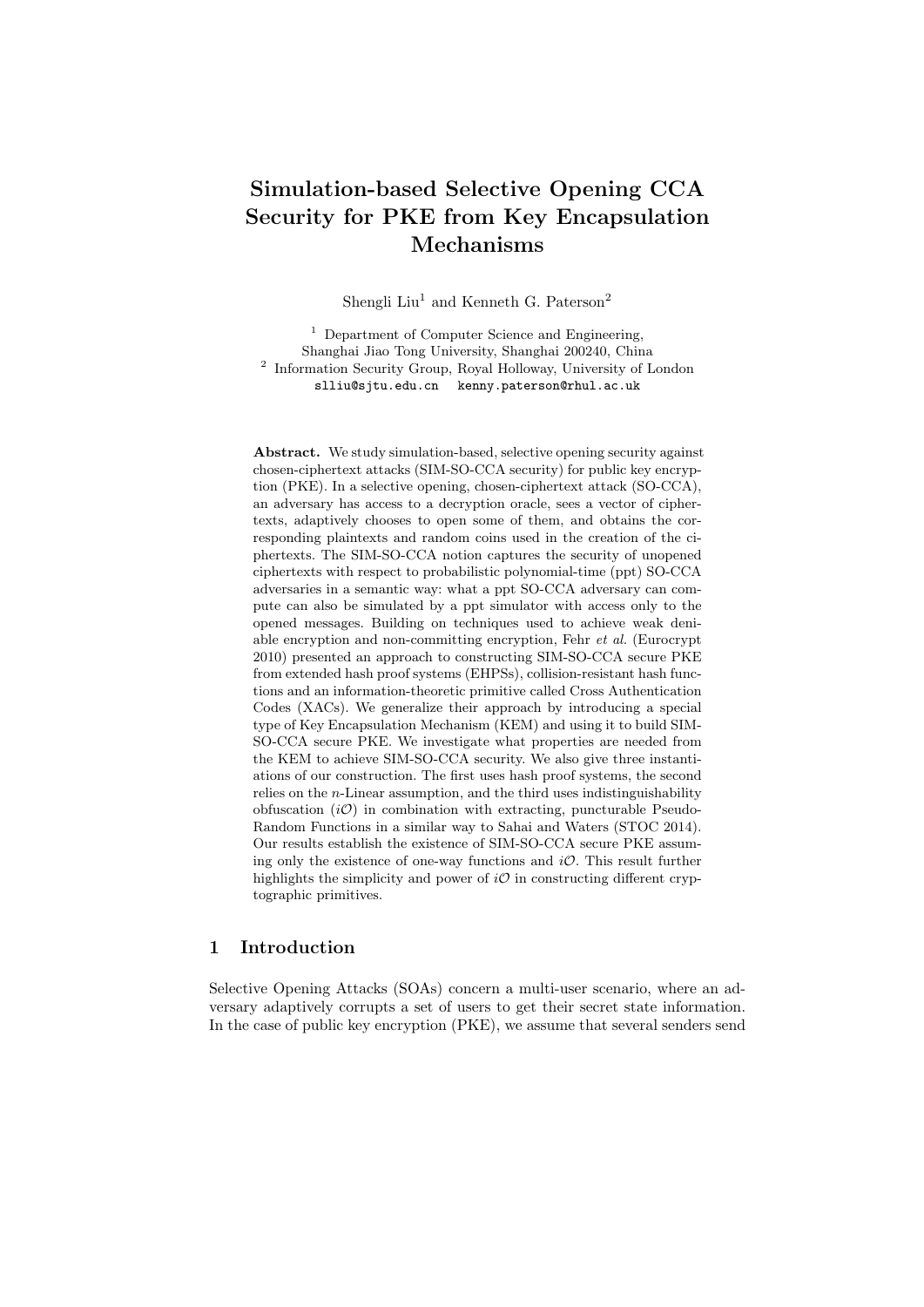ciphertexts encrypting possibly correlated messages to a receiver. The SOA adversary is able to (adaptively) corrupt some senders, exposing their messages and also the random coins used to generate their ciphertexts. Security against selective opening attacks (SOA security) considers whether the uncorrupted ciphertexts remain secure.

There are two ways of formalizing SOA security: indistinguishability-based (IND-SO) and simulation-based (SIM-SO). According to whether the adversary is able to access to a decryption oracle during its attack, SOA security is further classified into IND-SO-CPA, IND-SO-CCA, SIM-SO-CPA and SIM-SO-CCA. In the formalization of SOAs, we allow a probabilistic polynomial-time (ppt) adversary to get the public key, a vector of challenge ciphertexts, and to adaptively corrupt (open) some ciphertexts to obtain opened plaintexts and random coins (and also access to a decryption oracle in the case of SO-CCA). The IND-SO security notions require that the real messages (used to generate the challenge ciphertexts) and re-sampled messages conditioned on the opened messages are computationally indistinguishable to an SOA adversary. Here we have to assume that the joint message distributions are *efficiently conditionally* re-samplable after the opened messages are exposed. On the other hand, the SIM-SO security notions have no such limitations. They require that what a probabilistic polynomial-time (ppt) SOA adversary can compute from the information it has learned can be simulated by a ppt simulator only knowing the opened plaintexts. SIM-SO security seems to be stronger than IND-SO security and significantly harder to achieve. We note the existence of a stronger IND-SO security notion, namely full IND-SO security, which imposes no limitation on the joint message distributions. However, there is no PKE achieving full IND-SO-CPA security yet. The relations among SIM-SO security, IND-SO security, and traditional IND-CPA/CCA security were explored in [5, 17].

Lossy encryption [3] has shown itself to be a very useful tool in achieving IND-SO-CPA security. Different approaches to achieving IND-SO-CCA security include the use of lossy trapdoor functions [23], All-But-N [14], and All-But-Many lossy trapdoor functions [15]. The basic idea is to make sure that only challenge ciphertexts are lossy encryptions, while ciphertexts queried by the adversary are normal encryptions. If there exists an efficient opener which can open a lossy encryption to an encryption of an arbitrary message, then an IND-SO-CCA secure PKE can also been shown to be SIM-SO-CCA secure. However, it seems that, to date, only a single, DCR-based PKE scheme [15] is known to have this property.

In [12], Fehr et al. proposed a black-box PKE construction to achieve SIM-SO-CCA security based on an Extended Hash Proof System (EHPS) associated with a subset membership problem, a collision-resistant hash function and a new information-theoretic primitive called Cross-Authentication Code (XAC). As pointed in [18, 19], a stronger property of XACs is needed to make the security proof rigorous.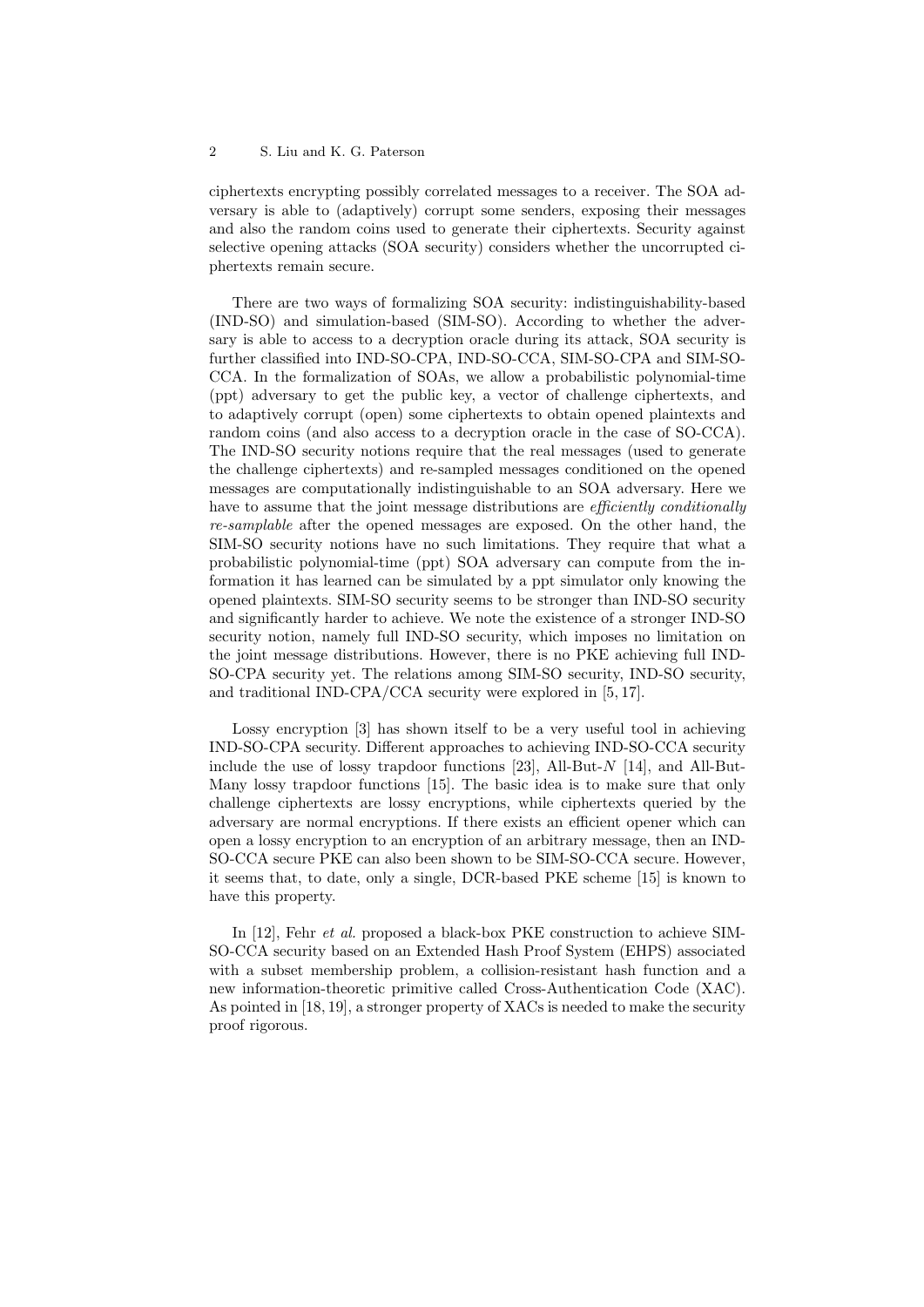#### 1.1 Our Contributions

We generalize the black-box PKE construction of Fehr *et al.* [12] by using a special kind of key encapsulation mechanism (KEM) in combination with a strengthened XAC. Essentially, the KEM replaces the EHPS component in [12], opening up a new set of construction possibilities. In more detail:

- We characterise the properties needed of a KEM for our PKE construction to be SIM-SO-CCA secure. At a high level, these properties are that the KEM should have efficiently samplable and explainable (ESE) ciphertext and key spaces; tailored decapsulation; and tailored, constrained chosen-ciphertext (tCCCA) security. Here tailored decapsulation roughly means that the valid ciphertexts output by the KEM are sparse in the ciphertext space, while tCCCA security is an extension of the CCCA security notion of [16]. If a KEM has all three properties, then we say that it is a *tailored KEM*.
- We show three constructions for tailored KEMs, including one based on hash proof systems (HPS) [8], a specific KEM from the n-Linear assumption [16] (but different from the HPS-based one) and one constructed from indistinguishability Obfuscation  $(i\mathcal{O})$  in combination with an extracting puncturable Pseudo-Random Function (PRF) [24]. Consequently, we obtain PKEs of three different types, all enjoying SIM-SO-CCA security. Thus, by adopting the KEM viewpoint, we significantly enlarge the scope of Fehr et al.'s construction.
- Since our PKE construction does not rely on collision-resistant hash functions, we immediately obtain the following results:
	- PKE with SIM-SO-CCA security from HPS and strengthened XACs (as compared to the PKE construction of [12] using EPHS, a strong XAC, and a collision-resistant hash function).
	- PKE with SIM-SO-CCA security from the *n*-Linear assumption in a way that differs from our HPS-based construction.
	- PKE with SIM-SO-CCA security assuming only the existence of  $i\mathcal{O}$  and one-way functions.

## 1.2 Ingredients of Our Main Construction

We follow the outline provided by the black-box PKE construction of Fehr *et al.* [12]. Observing that the EHPS used in [12] can actually be viewed as a KEM, our construction can be considered as a generalization of their result. We first outline the properties of KEMs and XACs needed for our result, before describing the construction and its security analysis at a high level.

The KEM component in our construction needs to be "tailored" with the following properties:

(1) Efficiently samplable and explainable (ESE) domains. The key space  $\mathcal K$  and ciphertext space  $\mathcal C$  of the KEM should both be ESE domains. (Meaning that, given a randomised sampling algorithm  $S$ ampleD for  $D$ , there exists an efficient algorithm,  $\mathsf{SampleD}^{-1}(\mathcal{D}, \cdot)$ , with the property that, given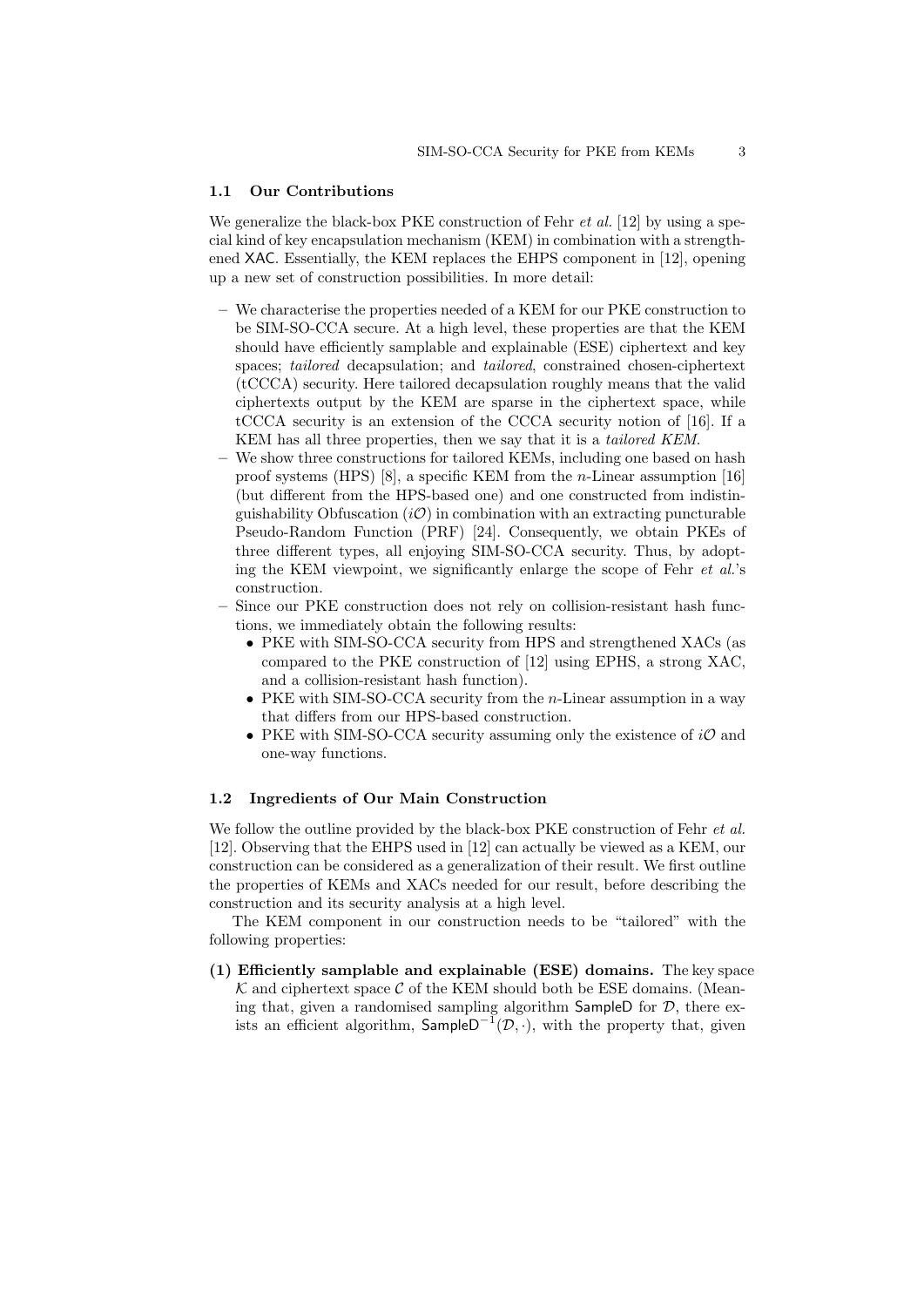element d from a domain  $\mathcal D$  as input, SampleD<sup>-1</sup>( $\mathcal D$ , ·) outputs value R such that d can be "explained" as having been sampled using  $R$ , i.e.,  $d =$ SampleD $(\mathcal{D}; R)$ .)

- (2) Tailored decapsulation. The valid ciphertexts output by the encapsulation algorithm constitute only a (small) subset of ciphertext space  $\mathcal{C}$ . When the input is a ciphertext randomly chosen from  $\mathcal{C}$ , the decapsulation will either output  $\perp$  with overwhelming probability or output a key that is almost uniformly distributed over  $K$ .
- (3) Tailored, constrained CCA (tCCCA) security. The output of the encapsulation algorithm is computationally indistinguishable from  $(K^R, \psi^R)$ , a pair of key and ciphertext randomly chosen from  $K \times \mathcal{C}$ , for any ppt adversary, even if the adversary has access to a constrained decryption oracle. The adversary is allowed to make queries of the form  $(\psi, P(\cdot))$  to the constrained decryption oracle, where  $\psi$  is an element of C and  $P(\cdot)$  is a ppt predicate, such that  $P(\cdot): \mathcal{K} \to \{0, 1\}$  evaluates to 1 only for a negligible fraction of keys. The constrained decryption oracle will provide the decapsulated  $K$  to the adversary if only if  $P(K) = 1$ .

We will also need a strengthened XAC definition. A strengthened  $\ell$ -XAC is a collection of algorithms  $XAC = (XGen, XAuth, XVer)$  having the following properties:

- Authentication and Verification. Algorithm XAuth computes a tag  $T \leftarrow$  $X\text{Auth}(K_1, \ldots, K_\ell)$  from  $\ell$  inputs (which will be random keys in our construction). Any  $K_i$  used in generating the tag T almost always satisfies  $X \mathsf{Ver}(K_i,T) = 1.$
- Security against impersonation/substitution attacks. Security against impersonation attacks means that, given a tag  $T$ , a randomly chosen key  $K$ will almost always fail verification with this specific tag, i.e.,  $X\text{Ver}(K, T) = 0$ . A substitution attack considers an (all-powerful) adversary who obtains a tag  $T = \mathsf{X} \mathsf{Auth}(K_1, \ldots, K_\ell)$  and tries to forge a tag  $T' \neq T$  such that  $XVer(K_i, T') = 1$ , where  $K_i$  is one of the keys used in computing T. Security against substitution attacks requires that, if  $K_i$  is randomly chosen, then any adversary succeeds in outputting  $T'$  with  $T' \neq T$  and  $XVer(K_i, T') = 1$ with negligible probability, even if it is given T and all keys except  $K_i$  as input.
- **Strongness and semi-uniqueness.** Strongness says that when  $K_i$  is randomly chosen, then  $K_i$ , given  $(K_j)_{j\in[\ell],j\neq i}$  and the tag  $T = \mathsf{XAuthor}(K_1,\ldots,K_\ell)$ , is re-samplable with the correct probability distribution. That is to say, there exists a ppt algorithm ReSample $((K_j)_{j\in[\ell],j\neq i},T)$  such that ReSample outputs a key  $\hat{K}_i$  that is statistically indistinguishable from  $K_i$ , even given  $(K_j)_{j\in[\ell],j\neq i}$  and  $T = \mathsf{X}\mathsf{Auth}(K_1,\ldots,K_\ell)$ . Semi-uniqueness says that it is possible to parse a key K as  $(K_x, K_y) \in \mathcal{K}_x \times \mathcal{K}_y$  for some sets  $\mathcal{K}_x, \mathcal{K}_y$ , and for every  $K_x \in \mathcal{K}_x$  and a tag T, there is at most one  $K_y \in \mathcal{K}_y$  such that  $(K_x, K_y)$  satisfies  $XVer((K_x, K_y), T) = 1.$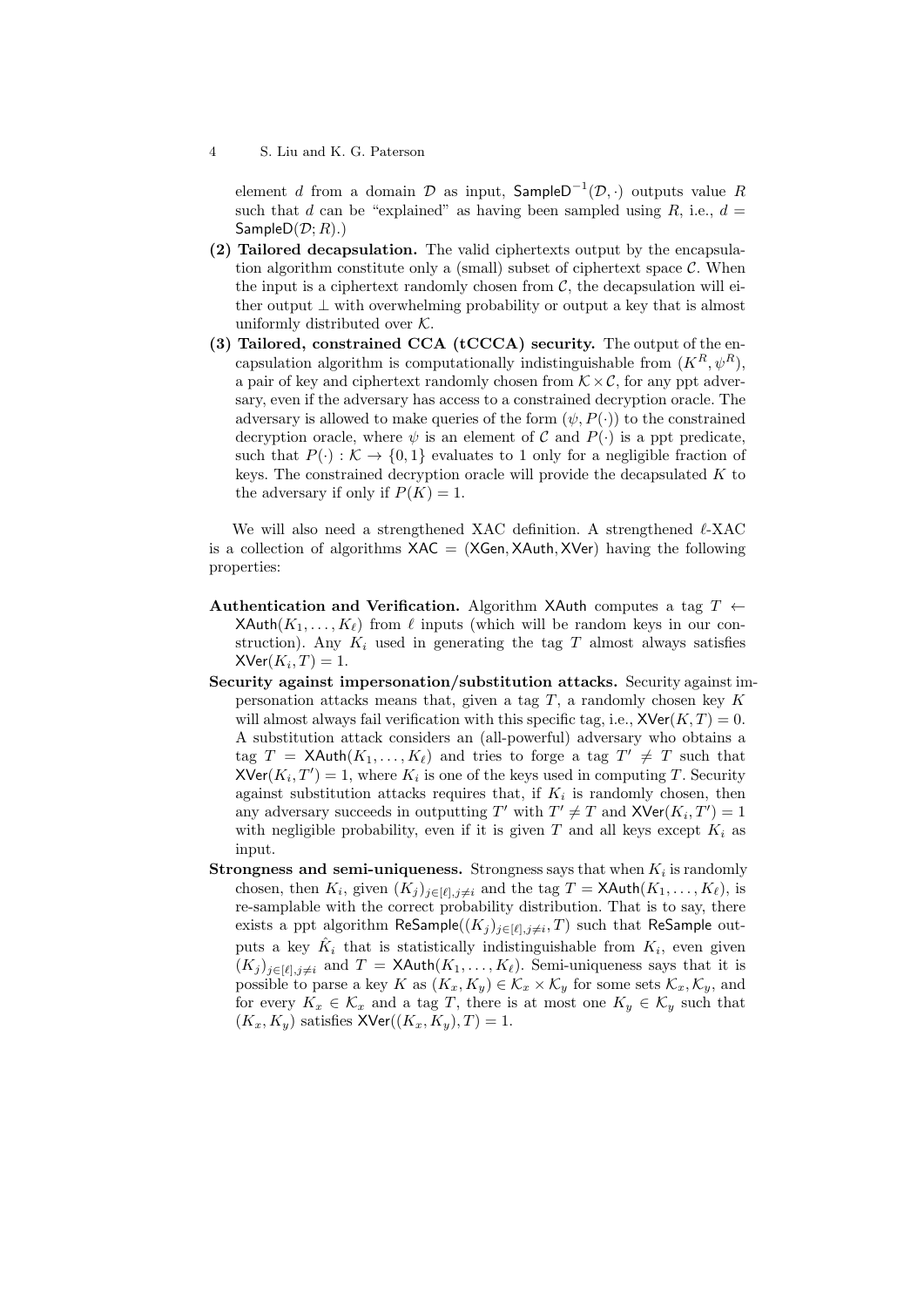#### 1.3 Overview of Our Main Construction

Given a tailored KEM KEM and a strengthened  $(\ell+s)$ -XAC XAC, our construction of a PKE scheme PKE is as follows. (See Figure 4 for full details.)

- The public key of PKE is the public key  $pk_{kem}$  of KEM, an injective function F with domain  $\mathcal{C}^{\ell}$  and range  $(\mathcal{K}_y)^s$ , and a vector of values  $(K_{x_1}, \ldots, K_{x_s}) \in$  $(\mathcal{K}_x)^s$ . The secret key of PKE is  $sk_{kem}$ , the secret key of KEM.
- The encryption operates in a bitwise mode. Let the  $\ell$ -bit message be  $m_1|| \dots ||m_\ell$ . • When  $m_i = 1$ , we set  $(K_i, \psi_i) \leftarrow \text{KEM}$ . Encap $(pk_{kem})$ .
	- When  $m_i = 0$ , we choose  $(K_i, \psi_i)$  randomly from  $K \times \mathcal{C}$ .
	- After encrypting  $\ell$  bits, we compute  $F(\psi_1, \ldots, \psi_\ell)$  to get  $(K_{y_1}, \ldots, K_{y_s}),$ and construct s extra keys  $K_{\ell+j} = (K_{x_j}, K_{y_j})$  for  $j = 1, ..., s$ . All  $\ell + s$ keys are then used to compute a tag  $T = X$ Auth $(K_1, \ldots, K_{\ell+s})$ .
	- Finally, the PKE ciphertext is  $C = (\psi_1, \dots, \psi_\ell, T)$ .
- The decryption also operates in a bitwise fashion. Omitting some crucial details, we first recompute  $(K_{y_1},...,K_{y_s})$  using F and  $(\psi_1,...,\psi_\ell)$ , reconstruct  $K_{\ell+j}$  for  $j = 1, ..., s$ , and then verify the correctness of T using each  $K_{\ell+i}$  in turn. Assuming this step passes, for each i, we compute  $K_i \leftarrow \text{KEM.Decap}(sk_{kem}, \psi_i)$ , and set the recovered message bit as the output of  $X\text{Ver}(K_i, T)$ . (When  $K_i = \bot$ , we set  $X\text{Ver}(K_i, T) = 0$ ).

Now, in the above decryption procedure, a KEM decapsulation error occurs whenever  $m_i = 0$ . However,  $\psi_i$  is random in this case, and the tailored decapsulation makes sure that the output of KEM.Decap( $sk_{kem}, \psi_i$ ) is either  $\bot$  or a random key K; in either case,  $\mathsf{XVer}(K_i, T)$  is 0 except with negligible probability because of the security of XAC against impersonation attacks.

#### 1.4 SIM-SO-CCA Security of Our Main Construction

We follow the techniques of non-committing and deniable encryption  $[7, 6, 10, 20]$ and try to create equivocable ciphertexts that not only can be opened arbitrarily but that are also computationally indistinguishable from real ciphertexts. In our construction, the equivocable ciphertexts are in fact encryptions of ones. Note that tCCCA security of KEM ensures that  $(K, \psi) \approx_c (K^R, \psi^R)$ , where  $(K, \psi)$  is the output of KEM.Encap $(pk_{kem})$  and  $(K^R, \psi^R)$  is randomly chosen from  $K \times C$ . On the other hand, both  $K$  and  $C$  are ESE. Therefore,  $(K, \psi)$  encrypting 1 can always be explained as a random pair  $(K^R, \psi^R)$  encrypting 0 by exposing the randomness output from  $\mathsf{SampleK}^{-1}(\mathcal{K}, K)$  and  $\mathsf{SampleC}^{-1}(\mathcal{C}, \psi)$ .

However, this is not sufficient in the SO-CCA setting since the adversary is able to query its decryption oracle and perform corruptions, and it might then be easy for the adversary to distinguish an encryption of ones and an encryption of a real message. For example, consider an adversary that is given a ciphertext  $C = (\psi_1, \psi_2, \dots, \psi_\ell, T)$ , where C is either an encryption of ones but opened as zeros with re-explained randomness, or an encryption of zeros being opened honestly. In fact, opened randomness exposes all  $K_i$ 's to the adversary. Then the adversary can generate a different ciphertext  $C' = (\psi_1, \psi_2, \dots, \psi_\ell, T')$  as follows.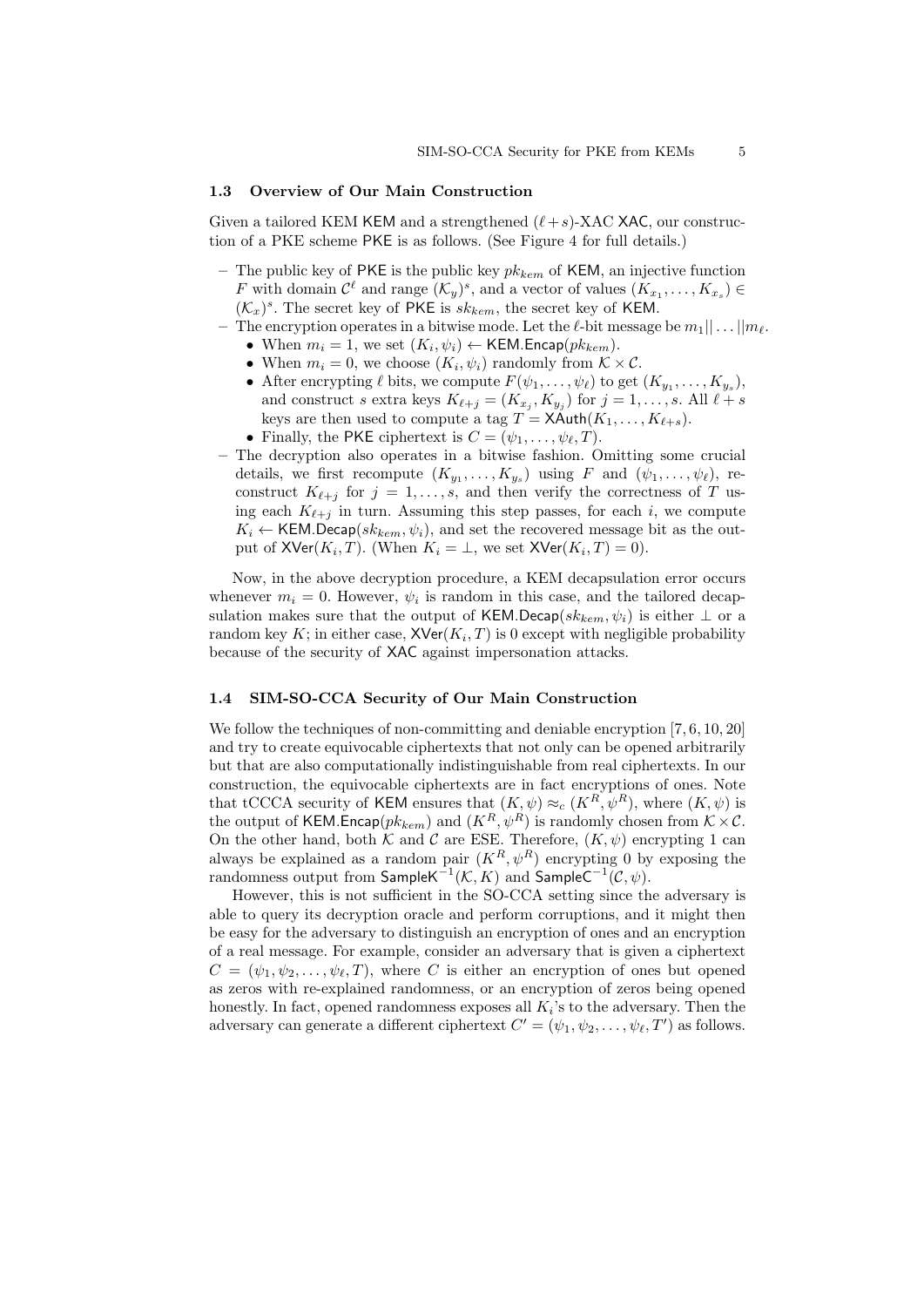A new tag  $T'$   $(T' \neq T)$  is computed as  $T' := \mathsf{X}\mathsf{Auth}(K'_1, K_2, \ldots, K_{\ell+s}),$  where  $K'_1$ is randomly chosen and all other  $K_i$ 's  $(2 \leq i \leq \ell + s)$  are the same as in T. The decryption of C' will be  $(0, 1, \ldots, 1)$  if C is an encryption of ones but  $(0, 0, \ldots, 0)$ if  $C$  is an encryption of zeros! The problem is that the opened randomness discloses  $K_i$  and that gives too much information to the adversary, especially when  $(K_i, \psi_i)$  encodes 0. To solve this problem, we have to use a different method to open  $K_i$  so that the adversary obtains no extra information about  $K_i$  when  $(K_i, \psi_i)$  encodes 0: first, we use algorithm ReSample of XAC to resample  $K_i$  to obtain a statistically indistinguishable  $\hat{K}_i$ ; then we call  $\mathsf{SampleK}^{-1}(\mathcal{K}, \hat{K}_i)$  and SampleC $^{-1}(\mathcal{C},\psi_i)$  to open  $(\hat{K_i},\psi_i)$  to an encryption of 0. Now an encryption of ones, say  $C = (\psi_1, \psi_2, \dots, \psi_{\ell}, T)$ , is able to play the role of an equivocable ciphertext, due to the tCCCA security of KEM and the security of XAC.

Consequently, we can build a simulator  $\mathcal S$  with respect to an adversary  $\mathcal A$  to prove SIM-SO-CCA security:  $S$  simulates the real environment for  $A$  by generating public and private keys, and uses the private key to answer  $\mathcal{A}$ 's decryption queries; S creates n challenge ciphertexts all of which are encryptions of ones; when  $A$  makes a corruption query concerning a challenge ciphertext  $C, S$  can open C bit-by-bit according to the real message. If the bit  $m_i$  is 1, it opens  $(K_i, \psi_i)$  honestly, otherwise it opens  $(K_i, \psi_i)$  to 0 by using ReSample, SampleC<sup>-1</sup> and SampleK $^{-1}$ .

#### 1.5 Related Work

The SOA security notion was first formally proposed by Dwork et al. [11]. SIM-SO-CPA and IND-SO-CPA notions were given by Bellare et al. [3]. The relations among SOA security notions and traditional IND-CPA security were investigated in [5, 17]. Bellare et al. [4] proposed the first SIM-SO-CPA secure Identity-Based Encryption (IBE), while also adopting the non-committing technique and weak deniable encryption. Lai et al. [21] proposed the first construction for SIM-SO-CCA secure IBE from a so-called extractable IBE, a collision-resistant hash function, and a strengthened XAC. Recently, Sahai and Waters [24] introduced the puncturable programming technique and employed puncturable PRFs and Indistinguishability Obfuscation  $(i\mathcal{O})$  to obtain a variety of cryptographic primitives including deniable encryption with IND-CPA security, PKE with IND-CPA and IND-CCA security, KEM with IND-CCA security, injective trapdoor functions, etc. It should be noted that any IND-CPA secure deniable encryption with ESE ciphertext space implies a PKE with SIM-SO-CPA security. Therefore, the deniable encryption scheme in [24] that is based on a puncturable PRF and  $i\mathcal{O}$ implicitly already gives us a SIM-SO-CPA secure PKE. Our result establishes that SIM-SO-CCA security is achievable from puncturable PRFs and  $i\mathcal{O}$  as well. albeit via the combination of an IND-CCA secure KEM and a strengthened XAC.

# 2 Preliminaries

We use  $s_1, \ldots, s_t \leftarrow S$  to denote picking elements  $s_1, \ldots, s_t$  uniformly from set S. Let |S| denote the size of set S. Let  $[n]$  denote the set  $\{1, \ldots, n\}$ . Let  $s_1||s_2|| \ldots$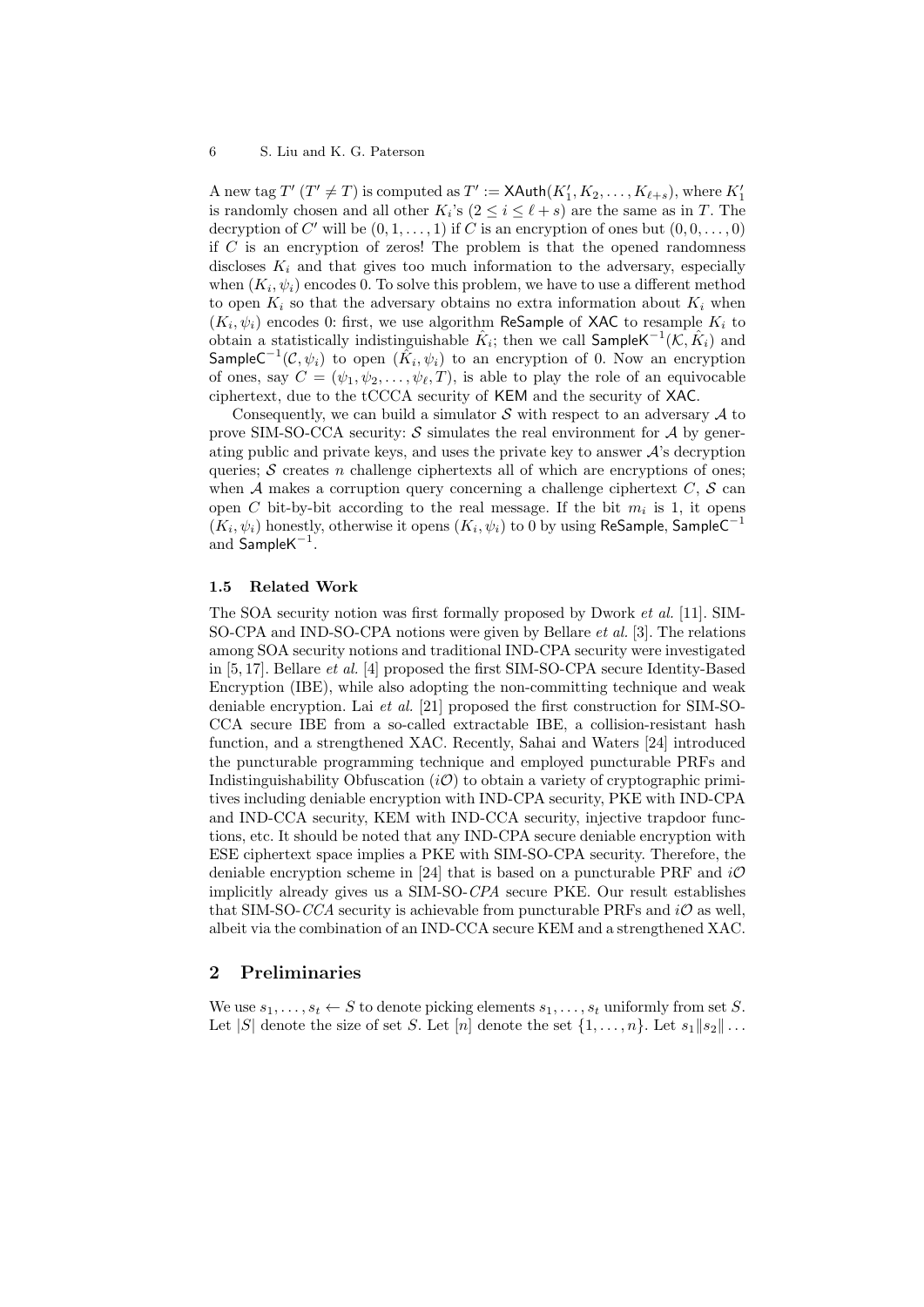denotes the concatenation of strings. For a probabilistic polynomial-time (ppt) algorithm A, we denote  $y \leftarrow A(x;R)$  the process of running A on input x with randomness R, and assigning y as the result. Let  $\mathcal{R}_A$  denote the randomness space of A, and  $y \leftarrow A(x)$  denote  $y \leftarrow A(x; R)$  with R chosen from  $\mathcal{R}_A$  uniformly at random. Let  $U_n$  denote the uniform distribution over  $\{0,1\}^n$ . A function  $f(\kappa)$ is negligible, denoted by  $neg(\kappa)$ , if for every  $c > 0$  there exists a  $\kappa_c$  such that  $f(\kappa) < 1/\kappa^c$  for all  $\kappa > \kappa_c$ . Let  $\approx_c$  (resp.  $\approx_s$ ) denote computational (resp. statistical) indistinguishability between two ensembles of random variables.

We use boldface letters for vectors. For a vector m of finite dimension, let |m| denote the length of the vector. For a set  $I = \{i_1, i_2, \ldots, i_{|I|}\} \subseteq [m]$ , we  $\text{define } \mathbf{m}[I]:=(\mathbf{m}[i_1], \mathbf{m}[i_2], \ldots, \mathbf{m}[i_{|I|}]).$ 

We refer to the full version of this paper [22] for the definition and an example of Strengthened Cross Authentication Codes.

#### 2.1 Public Key Encryption

A public key encryption (PKE) scheme is made up of three ppt algorithms:

- KeyGen( $1^{\kappa}$ ) takes as input the security parameter  $\kappa$ , and outputs a public key and a secret key  $(pk, sk)$ .
- $Enc(pk, M)$  takes as input the public key pk and a message M and outputs a ciphertext C.
- $Dec(sk, C)$  takes as input the secret key sk and a ciphertext C and outputs either a message M or a failure symbol  $\perp$ .

The correctness of a PKE scheme is relaxed to allow a negligible decryption error  $\epsilon(\kappa)$ . That is, Dec(sk, Enc(pk, M)) = M holds with probability at least  $1 - \epsilon(\kappa)$ for all  $(pk, sk) \leftarrow \text{KeyGen}(1^{\kappa})$ , where the probability is taken over the coins used in encryption.

Let **m** and **r** be two vectors of dimension  $n := n(\kappa)$ . Define  $Enc(pk, m; r) :=$  $(Enc(pk, m[1]; r[1]), \ldots, Enc(pk, m[n]; r[n])$ . Here  $r[i]$  is the fresh randomness used for the encryption of  $m[i]$  for  $i \in [n]$ .

# 2.2 Simulation-based, Selective Opening CCA Security of PKE

We review the simulation-based definition of security for PKE against selective opening, chosen-ciphertext adversaries from [12]. Let  $\mathcal M$  denote an *n*-message sampler, which on input string  $\alpha \in \{0,1\}^*$  outputs an *n*-vector  $\mathbf{m} = (\mathbf{m}[1], \ldots, \mathbf{m}[n])$ of messages. Let  $R$  be any ppt algorithm outputting a single bit.

Definition 1 (SIM-SO-CCA Security) A PKE scheme PKE=(KeyGen, Enc, Dec) is simulation-based, selective opening, chosen-ciphertext secure (SIM-SO- $CCA$  secure) if for every ppt n-message sampler  $M$ , every ppt relation  $R$ , every restricted, stateful ppt adversary  $A = (A_1, A_2, A_3)$ , there is a stateful ppt simulator  $S = (S_1, S_2, S_3)$  such that  $Adv_{PKE, A, S, n, \mathcal{M}, R}^{S_2 \text{ cca}}(\kappa)$  is negligible, where

$$
Adv_{PKE,A,S,n,\mathcal{M},R}^{so\text{-}cca}(\kappa) = \left| Pr \left[ Exp_{PKE,A,n,\mathcal{M},R}^{so\text{-}cca}\left(\kappa\right) = 1 \right] - Pr \left[ Exp_{PKE,S,n,\mathcal{M},R}^{so\text{-}cca\text{-}ideal}\left(\kappa\right) = 1 \right] \right|
$$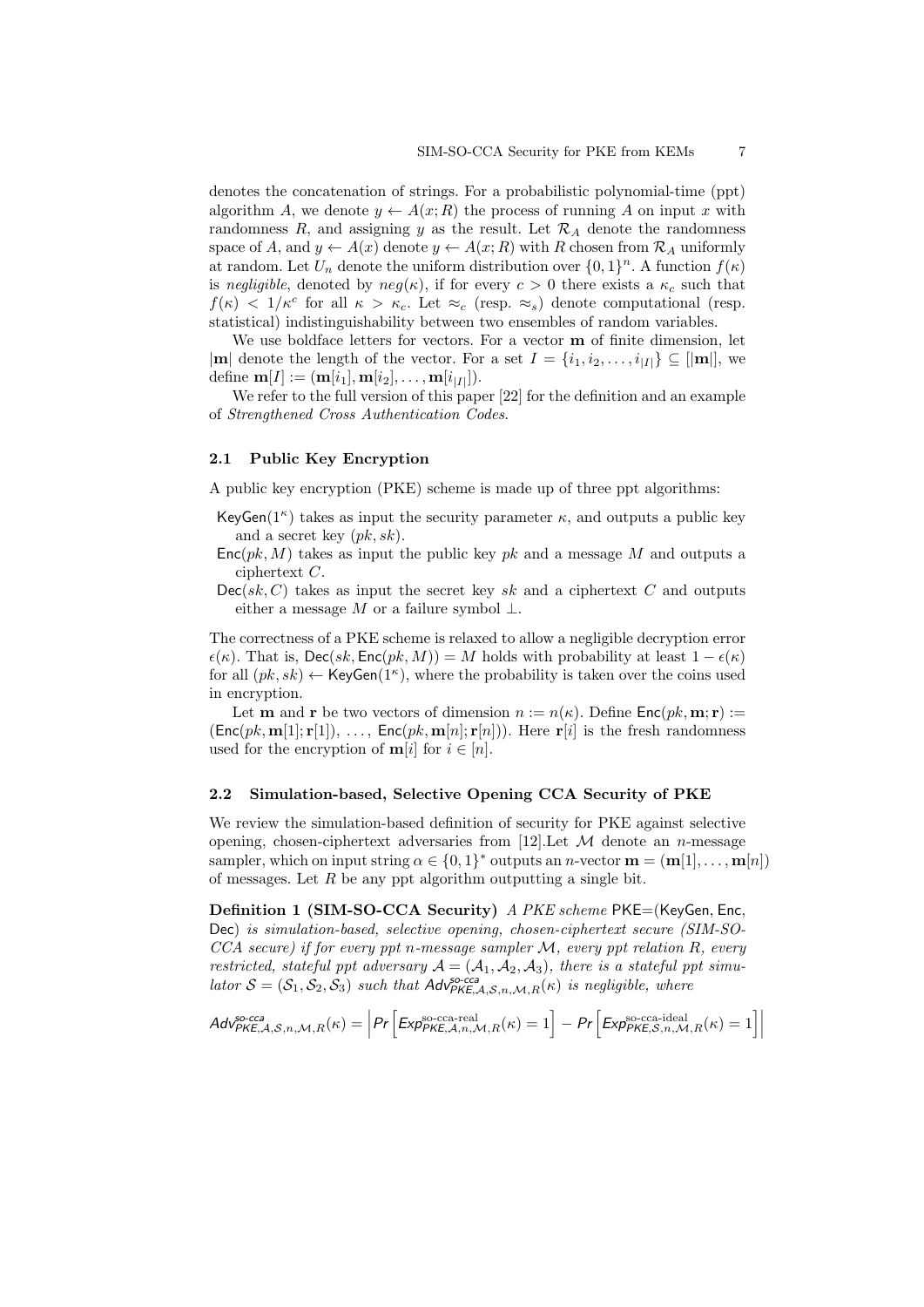and experiments  $Exp_{\mathsf{PKE},A,n,\mathcal{M},R}^{\text{so-cca-real}}(\kappa)$  and  $Exp_{\mathsf{PKE},S,n,\mathcal{M},R}^{\text{so-cca-ideal}}(\kappa)$  are defined in Figure 1. Here the restriction on  $A$  is that  $A_2$ ,  $A_3$  are not allowed to query the decryption oracle  $\text{Dec}(\cdot)$  with any challenge ciphertext  $\textbf{c}[i] \in \textbf{c}$ .

| $Exp_{\mathsf{PKE},A,n,\mathcal{M},R}^{\text{so-cca-real}}(\kappa)$ :                                                       | $Exp_{PKE, S, n, M, R}^{so\text{-}cca\text{-}ideal}(\kappa):$  |
|-----------------------------------------------------------------------------------------------------------------------------|----------------------------------------------------------------|
| $(pk, sk) \leftarrow \mathsf{KeyGen}(1^{\kappa})$                                                                           |                                                                |
| $(\alpha, a_1) \leftarrow \mathcal{A}_1^{\mathsf{Dec}(\cdot)}(pk)$                                                          | $(\alpha, s_1) \leftarrow \mathcal{S}_1(1^{\kappa})$           |
| $\mathbf{m} \leftarrow \mathcal{M}(\alpha)$ , $\mathbf{r} \leftarrow$ coins                                                 | $\mathbf{m} \leftarrow \mathcal{M}(\alpha)$                    |
| $\mathbf{c} \leftarrow \mathsf{Enc}(pk, \mathbf{m}; \mathbf{r})$                                                            | $(I, s_2) \leftarrow S_2(s_1, (1^{ m[i] })_{i \in [n]})$       |
| $(I, a_2) \leftarrow \mathcal{A}_2^{\mathsf{Dec}_{\notin\mathbf{c}}(\cdot)}(a_1, \mathbf{c})$                               | $out_S \leftarrow S_3(s_2, m[I])$<br>return $R(m, I, out_{S})$ |
| $out_{\mathcal{A}} \leftarrow \mathcal{A}_{3}^{\text{Dec}_{\notin \mathbf{c}}(\cdot)}(a_{2}, \mathbf{m}[I], \mathbf{r}[I])$ |                                                                |
| return $R(m, I, out_A)$                                                                                                     |                                                                |

Fig. 1. Experiments used in the definition of SIM-SO-CCA security of PKE.

#### 2.3 Key Encapsulation Mechanisms

A Key Encapsulation Mechanism (KEM) KEM consists of three ppt algorithms (KEM.Kg, KEM.Enc, KEM.Dec). Let  $K$  be the key space associated with KEM.

- KEM.Kg( $1^{\kappa}$ ) takes as input a security parameter  $\kappa$  and outputs public/secret key pair  $(pk, sk)$ .
- KEM. Encap( $pk$ ) takes as input the public key pk and outputs a key K and a ciphertext (or encapsulation)  $\psi$ .
- KEM.Decap(sk,  $\psi$ ) takes as input the secret key sk and a ciphertext  $\psi$ , and outputs either a key K or a failure symbol  $\perp$ .

The correctness condition on a KEM KEM is that KEM.Decap(sk,  $\psi$ ) = K holds for all  $\kappa \in \mathbb{N}$ , all  $(pk, sk) \leftarrow \mathsf{KEM.Kg}(1^{\kappa})$ , and all  $(K, \psi) \leftarrow \mathsf{KEM.Fncap}(pk)$ .

#### 2.4 Efficiently Samplable and Explainable (ESE) Domain

A domain  $D$  is said to be *efficiently samplable and explainable* (ESE) [12] if associated with  $\mathcal D$  are the following two ppt algorithms:

Sample( $\mathcal{D}$ ; R) : On input (a description of) domain  $\mathcal{D}$  and random coins  $R \leftarrow$  $\mathcal{R}_{Sample}$ , this algorithm outputs an element that is uniformly distributed over  $\mathcal{D}$ 

Sample<sup>-1</sup>( $\mathcal{D}, x$ ) : On input (a description of) domain  $\mathcal{D}$  and any  $x \in \mathcal{D}$ , this algorithm outputs R that is uniformly distributed over the set  $\{R \in$  $\mathcal{R}_{Sample}$  | Sample $(\mathcal{D}; R) = x$  }.

Clearly  $\mathcal{D} = \{0,1\}^{\kappa}$  is ESE with  $R = \text{Sample}(\mathcal{D}; R) = \text{Sample}^{-1}(\mathcal{D}, R)$ . It was shown by Damgård and Nielsen in [10] that any dense subset of an efficiently samplable domain is ESE as long as the dense subset admits an efficient membership test. Hence, for example,  $\mathbb{Z}_{N^s}^*$  for a RSA modulus N is ESE.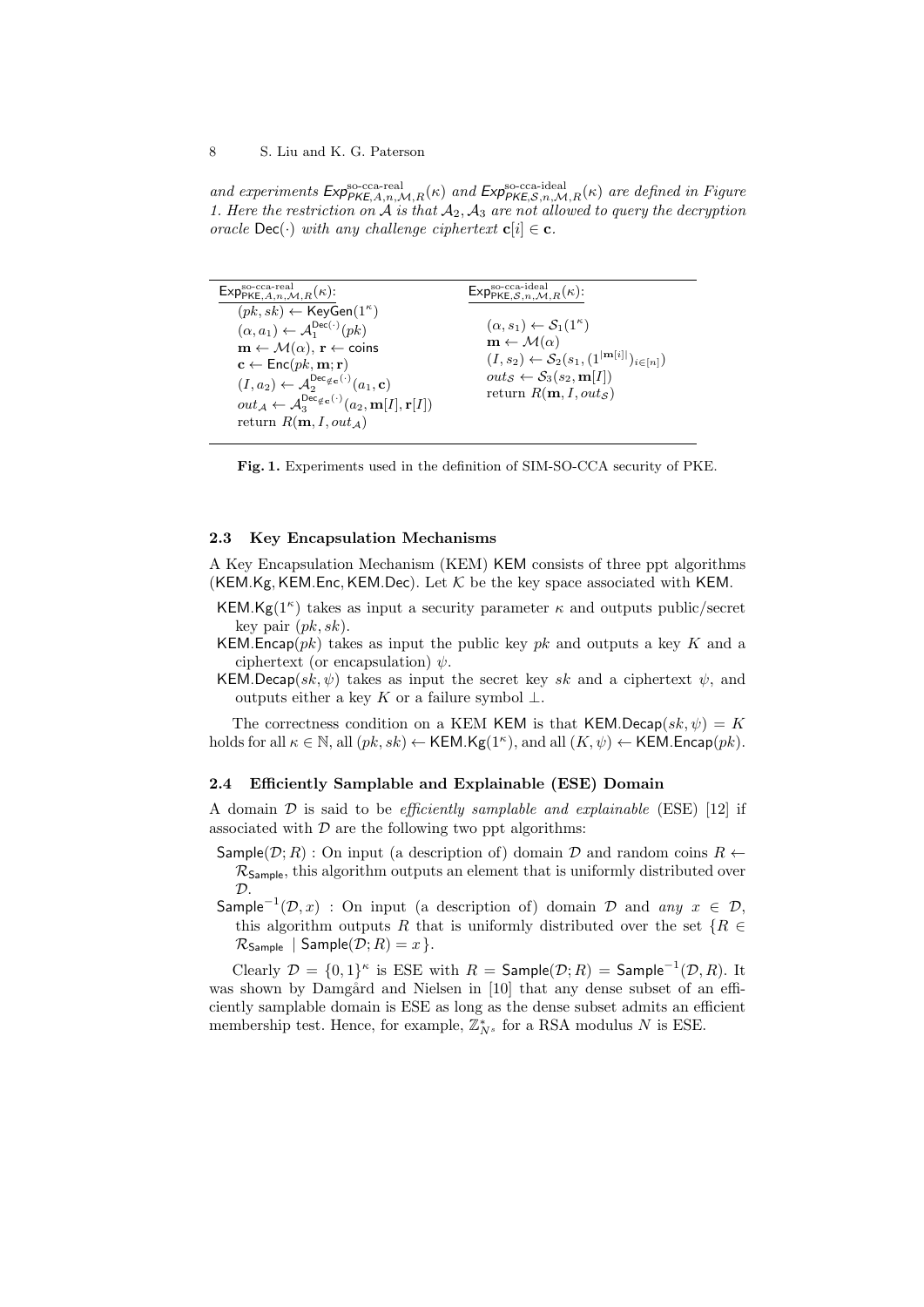| $Exp_{\mathsf{KEM}.\mathcal{A}}^{\mathsf{VCI-}b}(\kappa):$                                    | Decap <sub><math>\neq \psi^*</math></sub> $(P, \psi)$ |
|-----------------------------------------------------------------------------------------------|-------------------------------------------------------|
| $(pk, sk) \leftarrow \text{KEM.Kg}(1^{\kappa})$                                               | If $\psi = \psi^*$ return $(\perp)$                   |
| $\psi_0^* \leftarrow \mathcal{C}, (K^*, \psi_1^*) \leftarrow \mathsf{KEM}.\mathsf{Encap}(pk)$ | $K \leftarrow$ KEM.Decap $(sk, \psi)$                 |
| $b' \leftarrow \mathcal{A}^{\mathsf{Decap}_{\neq \psi_b^*}(\cdot)}(pk, \psi_b^*)$             | If $P(K) = 0$ return ( $\perp$ );                     |
|                                                                                               | Else return $(K)$                                     |
| Return(b')                                                                                    |                                                       |

Fig. 2. Experiment for defining Valid Ciphertext Indistinguishability of KEMs. Here Decap  $\mathcal{L}_{\ell^*}(\mathcal{P}, \psi)$  denotes a constrained decryption oracle, taking as input predicate  $P(\cdot)$ and encapsulation  $\psi$ .

# 3 KEM Tailored for Construction of PKE with SIM-SO-CCA Security

We describe the properties that are required of a KEM to build SIM-SO-CCA secure PKE; the construction itself is given in the next section.

# 3.1 Valid Ciphertext Indistinguishability (VCI) of KEMs

Suppose  $KEM = (KEM.Kg, KEM.Encap, KEM.Decap)$  is associated with an efficiently recognizable ciphertext space C. For fixed  $\kappa$ , let  $\Psi \subset C$  denote the set of possible key encapsulations output by KEM.Encap, so  $\Psi = \{\psi : \psi \leftarrow$ KEM.Encap $(pk; r)$ ,  $(pk, sk) \leftarrow$  KEM.Kg(1<sup> $\kappa$ </sup>),  $r \leftarrow$  Coins}. The set  $\Psi$  is called the valid ciphertext set (for  $\kappa$ ).

Definition 2 (Valid Ciphertext Indistinguishability) Let KEM be a KEM with valid ciphertext set  $\Psi$  and ciphertext space C. Define the advantage of an adversary  $A$  in the experiment depicted in Figure 2 to be

$$
\mathit{Adv_{KEM,\mathcal{A}}^{\mathrm{VCI}}(\kappa)} := \left| \Pr\left[ \mathit{Exp_{KEM,\mathcal{A}}^{\mathrm{VCI-0}}(\kappa) = 1} \right] - \Pr\left[ \mathit{Exp_{KEM,\mathcal{A}}^{\mathrm{VCI-1}}(\kappa) = 1} \right] \right|.
$$

Then KEM is said to be Valid Ciphertext Indistinguishable (VCI) if for all ppt adversaries A,  $Adv_{KEM,A}^{VCI}(\kappa)$  is negligible.

# 3.2 Tailored KEMs

To be of service in our construction of SIM-SO-CCA secure PKE, we need a KEM that is tailored to have the following three properties, as explained in the introduction: (1) the key space K and ciphertext space C of the KEM should both be ESE domains; (2) the valid ciphertexts output by the encapsulation algorithm constitute only a small subset of ciphertext space  $\mathcal{C}$ , and the decryption of a random ciphertext results in failure or a random key; (3) the KEM has tailored, constrained CCA security. We define the last of these three properties next.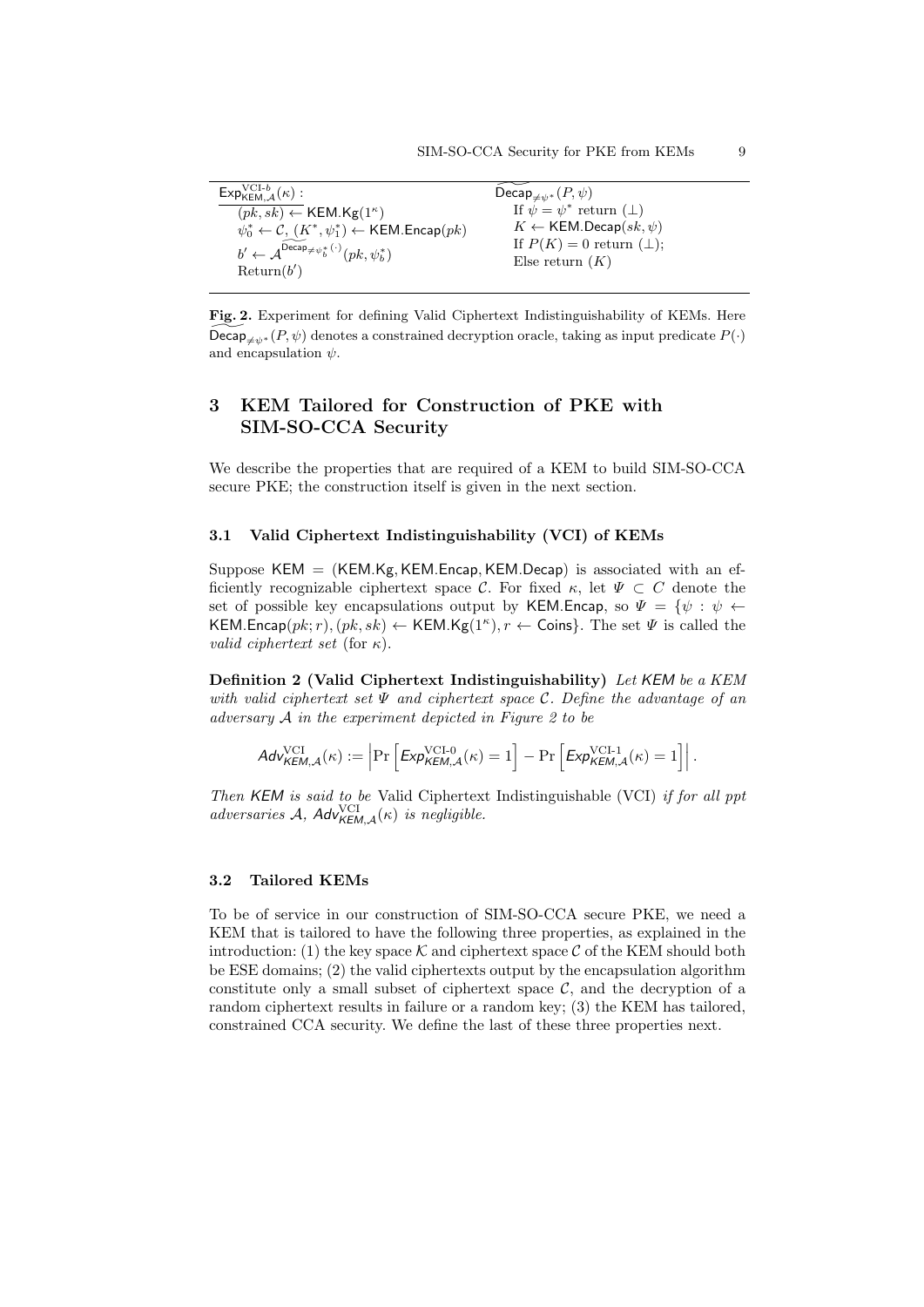| $\mathsf{Exp}_{\mathsf{KEM},\mathcal{A}}^{tccca-b}(\kappa):$<br>Decap <sub><math>\neq \psi^*</math></sub> $(P, \psi)$                                                                                                                                                                        |                                                                                                                                       |
|----------------------------------------------------------------------------------------------------------------------------------------------------------------------------------------------------------------------------------------------------------------------------------------------|---------------------------------------------------------------------------------------------------------------------------------------|
| $(pk, sk) \leftarrow \text{KEM.Kg}(1^{\kappa})$<br>$K_0^* \leftarrow \mathcal{K}, \psi_0^* \leftarrow \mathcal{C}$<br>$(K_1^*, \psi_1^*) \leftarrow \mathsf{KEM}.\mathsf{Encap}(pk)$<br>$b' \leftarrow \mathcal{A}^{\mathsf{Decap}} \neq \psi^{*}(\cdot)(pk, K_b^*, \psi_b^*)$<br>Return(b') | If $\psi = \psi^*$ return $(\perp)$<br>$K \leftarrow$ KEM.Decap $(sk, \psi)$<br>If $P(K) = 0$ return $(\perp)$ ;<br>Else return $(K)$ |

Fig. 3. Experiment for defining IND-tCCCA security of KEMs. Here  $\tilde{Decap}_{\neq \psi^*} (P, \psi)$ denotes a constrained decryption oracle, taking as input predicate  $P(\cdot)$  and encapsulation  $\psi$ . Predicate  $P(\cdot)$  may vary in different queries.

Definition 3 (IND-tCCCA Security for KEMs) Let KEM be a KEM with ciphertext space C and valid ciphertext set  $\Psi$ , let A be a ppt adversary, and consider the experiment  $Exp_{KEM,A}^{tccca-b}(\kappa)$  defined in Figure 3. Define the advantage  $\mathcal{A}$ d $\mathcal{V}^{tccca}_{\mathcal{K}EM,\mathcal{A}}(\kappa)$  of  $\mathcal A$  by:

$$
\mathit{Adv}_{\mathit{KEM},\mathcal{A}}^{\mathit{tccca}}(\kappa) := \left| \Pr\left[ \mathit{Exp}_{\mathit{KEM},\mathcal{A}}^{\mathit{tccca}-0}(\kappa) = 1 \right] - \Pr\left[ \mathit{Exp}_{\mathit{KEM},\mathcal{A}}^{\mathit{tccca}-1}(\kappa) = 1 \right] \right|.
$$

Then KEM is said to be secure against tailored, constrained chosen ciphertext attacks (IND-tCCCA secure) if for all ppt adversaries  $A$  with negligible uncertainty uncert<sub>A</sub>( $\kappa$ ) (in  $\kappa$ ), the advantage Adv<sub>KEM,A</sub>( $\kappa$ ) is also negligible in  $\kappa$ . Here, the uncertainty of A is defined as  $uncert_{\mathcal{A}}(\kappa) := \frac{1}{q_d} \sum_{i=1}^{q_d} \Pr[P_i(K) = 1]$ , which measures the average fraction of keys for which the evaluation of predicate  $P_i(\cdot)$  is equal to 1 in the tCCCA experiment, where  $P_i$  denotes the predicate used in the i-th query by  $\mathcal{A}$ , and  $q_d$  the number of decapsulation queries made by  $\mathcal{A}$ .

Constrained CCA (CCCA) security for PKE was introduced in [16] as a strictly weaker notion than IND-CCA security. The main difference between IND-CCCA security and our newly defined IND-tCCCA security is that, in the IND-CCCA definition, the adversary is given a pair  $(K_b^*, \psi^*)$  where  $\psi^*$  is always a correct encapsulation of  $K_1^*$ , while in the IND-tCCCA definition, the adversary is given a pair  $(K_b^*, \psi_b^*)$  where, when  $b = 0$ ,  $\psi_b^*$  is just a random element of  $\mathcal C$  and, when  $b = 1$ ,  $\psi_b^*$  is a correct encapsulation of  $K_b^*$ . However, IND-CCCA security and VCI together imply IND-tCCCA security for KEMs:

Lemma 1. Suppose that KEM is a KEM having an efficiently recognizable ciphertext space C. If KEM is both IND-CCCA secure and VCI then it is also IND-tCCCA secure.

Proof. Recall that the VCI and CCCA experiments are almost the same except for the construction of the adversary's challenge. Let  $(K^{(R)}, \psi^{(R)})$  be chosen from  $\mathcal{C}\times\mathcal{K}$  uniformly at random. Let  $(K,\psi)$  be the output of KEM. Encap in the CCCA experiment. IND-CCCA security implies  $(K, \psi) \approx_c (K^{(R)}, \psi)$ . The VCI property implies that  $\psi \approx_c \psi^{(R)}$ , hence  $(K^{(R)}, \psi) \approx_c (K^{(R)}, \psi^{(R)})$  when  $K^{(R)}$  is chosen uniformly and independently of everything else. Finally,  $(K, \psi) \approx_c (K^{(R)}, \psi^{(R)})$ follows from transitivity.  $\Box$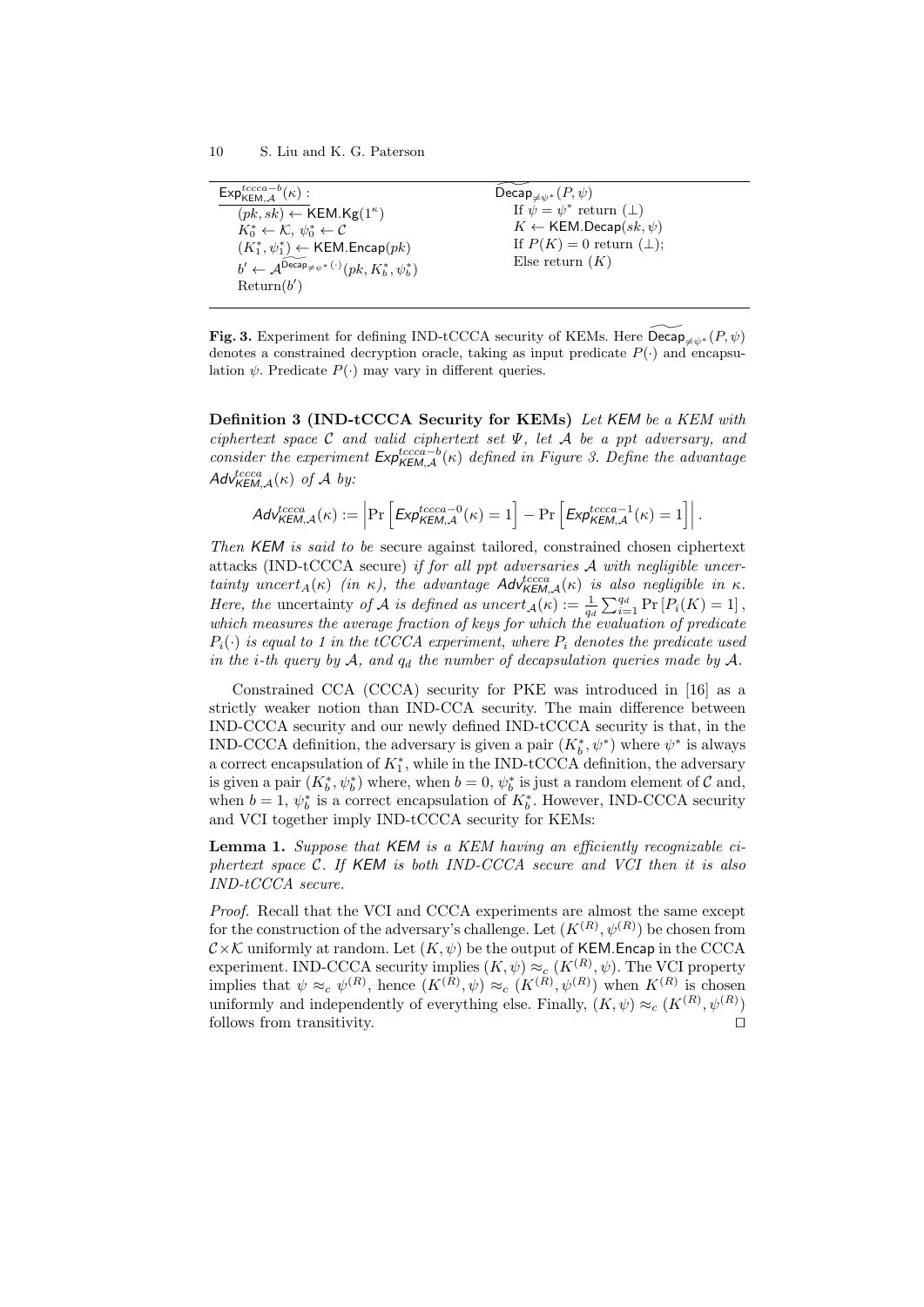Tailored Decapsulation. We also tailor the functionality of our KEMs' decapsulation algorithms to suit our PKE construction.

Definition 4 (Tailored Decapsulation) Suppose  $KEM = (KEM.Kg, KEM.$  Encap,  $KEM.$  Decap) is a  $KEM.$  Then  $KEM$  is said to have tailored decapsulation if there exists a negligible function  $\eta(\kappa)$  such that for all  $(pk, sk)$  output by KEM.Kg(1<sup> $\kappa$ </sup>), one or the other of the following two cases pertains:

- KEM. Decap rejects a random  $\psi' \in \mathcal{C}$ , except with negligible probability, i.e.,

 $Pr[KEM.Decap(sk_{kem}, \psi') \neq \perp + \psi' \leftarrow \mathcal{C}] \leq \eta(\kappa).$ 

– KEM. Decap outputs  $\eta(\kappa)$ -uniform keys on input a random element from C. That is, the statistical distance between the output and a uniform distribution on K is bounded by  $\eta(\kappa)$ :

$$
\frac{1}{2}\sum_{k\in\mathcal{K}}\bigg|\Pr\big[\textit{KEM.Decap}(sk_{kem}, \psi') = k \mid \psi' \leftarrow \mathcal{C}\big] - \frac{1}{|\mathcal{K}|}\bigg| \leq \eta(\kappa).
$$

Remark. The former case implies that valid ciphertexts are sparse in the whole ciphertext space, i.e.,  $|\mathcal{V}|/|\mathcal{C}|$  is negligible. In the latter case, VCI (when VCI holds for all  $(pk, sk) \leftarrow \text{KEM.Kg}(1^{\kappa})$  alone might imply IND-tCCCA security of KEM, since the decapsulated key is uniquely determined by the secret key and the ciphertext (be it valid or invalid).

# 4 Construction of PKE with SIM-SO-CCA Security from Tailored KEMs

Let  $KEM = (KEM.Kg, KEM.Encap, KEM.Decap)$  be a KEM with valid ciphertext set  $\Psi$ , efficiently recognizable ciphertext space  $\mathcal{C}$ , and key space  $\mathcal{K} = \mathcal{K}_x \times \mathcal{K}_y$ . We further assume that:

- (1) KEM.Decap has tailored functionality as per Definition 4 (this will be used for the correctness of our PKE construction);
- (2) KEM is IND-tCCCA secure (this will be used in the SIM-SO-CCA security proof of the PKE construction).
- (3) Both the key space  $\mathcal K$  and the ciphertext space  $\mathcal C$  of KEM are efficiently samplable and explainable domains, with algorithms (SampleK, SampleK<sup>-1</sup>) and  $(SampleC, SampleC^{-1})$  (these algorithms are also used in the security analysis).

We refer to a KEM possessing all three properties above as being a *tailored* KEM.

Let  $F: \mathcal{C}^{\ell} \to (\mathcal{K}_y)^s$  be an injective function (such functions are easily constructed using, for example, encodings from  $C$  to bit-strings and from bit-strings to  $\mathcal{K}_y$ , provided s is sufficiently large). Let  $XAC = (XGen, XAuthor, XVer)$  be a δ(κ)-strong and semi-unique ( $\ell+s$ )-XAC with tag space  $\chi$ T and key space  $\chi$ K;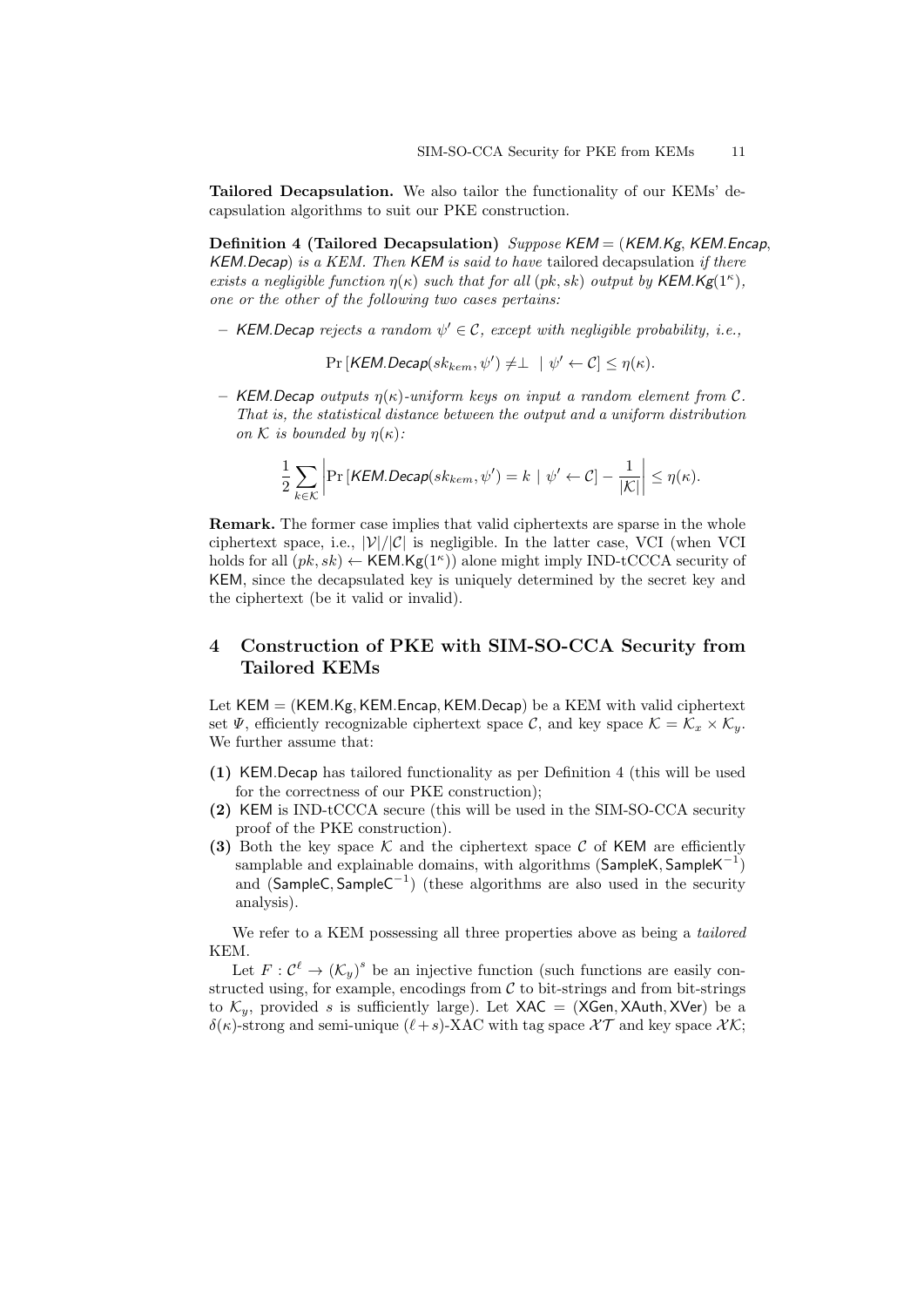| $KeyGen(1^{\kappa})$ :<br>$(pk_{kem}, sk_{kem}) \leftarrow$ KEM.Kg $(1^{\kappa})$                                                                                                                                                                                                                                                             | $Dec(sk, C)$ :<br>Parse C as $(\psi_1,\ldots,\psi_\ell,T)$                                                                                                                                                                                                                                                                               |
|-----------------------------------------------------------------------------------------------------------------------------------------------------------------------------------------------------------------------------------------------------------------------------------------------------------------------------------------------|------------------------------------------------------------------------------------------------------------------------------------------------------------------------------------------------------------------------------------------------------------------------------------------------------------------------------------------|
| $K_{x_1},\ldots,K_{x_s}\leftarrow\mathcal{K}_x$<br>$pk = (pk_{kem}, (K_{x_i})_{i \in [s]}, F)$<br>$sk = (sk_{kem}, pk).$<br>Return(pk, sk)                                                                                                                                                                                                    | For $i=1$ to $\ell$<br>$m'_i \leftarrow 0$<br>$(K'_{u_1},\ldots,K'_{u_s})\leftarrow F(\psi_1,\ldots,\psi_\ell)$                                                                                                                                                                                                                          |
| $\mathsf{Enc}(pk, m_1   \dots    m_\ell):$<br>Parse pk as $(pk_{kem}, (K_{x_i})_{i \in [s]}, F)$<br>For $i=1$ to $\ell$<br>If $m_i=1$<br>$(K_i, \psi_i) \leftarrow \text{KEM}$ . Encap $(pk_{kem})$<br>Else $\psi_i \leftarrow \mathcal{C}$ : $K_i \leftarrow \mathcal{K}$<br>$(K_{y_1},\ldots,K_{y_s})\leftarrow F(\psi_1,\ldots,\psi_\ell)$ | For $j=1$ to s<br>$K'_{\ell+i} \leftarrow (K_{x_i}, K'_{y_i})$<br>If $\bigwedge_{i=1}^s$ XVer $(K'_{\ell+i},T)=1$<br>For $i=1$ to $\ell$<br>$K'_{i} \leftarrow$ KEM.Decap $(sk_{kem}, \psi_i)$<br>If $K'_i = \perp$ , then $m'_i \leftarrow 0$<br>Else $m'_i \leftarrow \mathsf{XVer}(K'_i, T)$<br>Return $(m'_1  m'_2  \ldots,m'_\ell)$ |
| For $j=1$ to s<br>$K_{\ell+j} \leftarrow (K_{x_i}, K_{y_i})$<br>$T \leftarrow \mathsf{XAuthor}(K_1, \ldots, K_{\ell+s})$<br>Return $(\psi_1,\ldots,\psi_\ell,T)$                                                                                                                                                                              |                                                                                                                                                                                                                                                                                                                                          |

Fig. 4. Construction of PKE scheme PKE from tailored KEM and  $(\ell + s)$ -XAC.

suppose also that  $XK = \mathcal{K} = \mathcal{K}_x \times \mathcal{K}_y$ . Our main construction of PKE scheme PKE = (KeyGen, Enc, Dec) with message space  $\{0,1\}^{\ell}$  is shown in Figure 4.

Note that in the decryption, if  $XVer(K'_{\ell+j}, T) = 1$  for all  $j \in [s]$ , then the recovered bit  $m'_i$  equals 0 if and only if the decapsulated key  $K'_i$  equals  $\perp$  or  $X\text{Ver}(K_i',T)=0.$ 

Correctness. Encryption and decryption are performed in bitwise fashion. Suppose  $m_i = 1$ . Then  $(K_i, \psi_i)$  are the encapsulated key and corresponding valid encapsulation; by the correctness of KEM and XAC, the decryption algorithm outputs  $m'_i = 1$ , except with negligible probability fail<sub>XAC</sub>. Suppose  $m_i = 0$ . Then  $K_i$  and  $\psi_i$  are chosen independently and uniformly at random from K and C, respectively. It follows that the tag T is independent of  $\psi_i$ . Now, during the decryption of the *i*-th bit, according to the tailored property of KEM.Decap,  $K_i'$  is either  $\perp$  (and thus  $m_i' = 0$ ) with probability at least  $1-\eta(\kappa)$ , or  $K_i'$  is  $\eta(\kappa)$ -close to being uniformly distributed on  $K$ . In the latter case, it holds that  $m'_i = 0$  except with probability  $\eta(\kappa) + \mathsf{Adv}_{\mathsf{XAC}}^{\mathsf{imp}}(\kappa)$  due to the  $\eta(\kappa)$ -uniformity of the key and the security of XAC against impersonation attack. Consequently, decryption correctly undoes encryption except with probability at most  $\ell$ ·max $\{\textsf{fail}_{\textsf{XAC}}(\kappa), \textsf{Adv}_{\textsf{XAC}}^{\textsf{imp}}(\kappa) + \}$  $\eta(\kappa)$ , which is negligible.

**Lemma 2.** PKE scheme  $PKE$  in Figure 4 has the property that, if two distinct ciphertexts C,  $\hat{C}$  both pass the verification step  $\bigwedge_{j=1}^{s} X$ Ver $(K_{\ell+j}, T) = 1$  during decryption, then they must have different tags  $T \neq \hat{T}$ .

Proof. The proof is by contradiction and relies on the injectivity of F. Let  $C = (\psi_1, \ldots, \psi_\ell, T)$  and  $\hat{C} = (\hat{\psi}_1, \ldots, \hat{\psi}_\ell, \hat{T})$  be two different ciphertexts. Let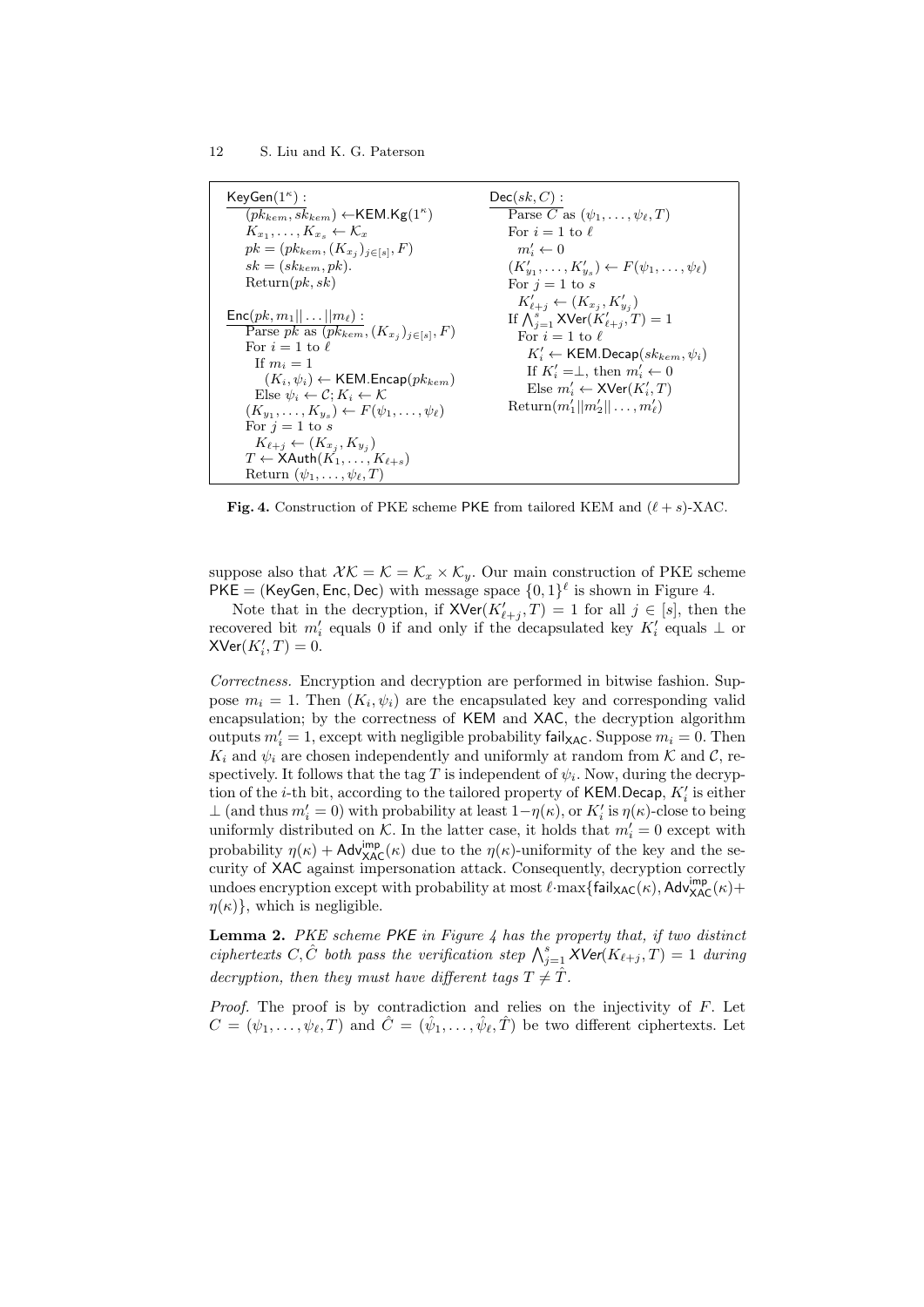| $KeyGen'(1^{\kappa})$ :                                                 | $Dec'(sk, C)$ :                                                 |
|-------------------------------------------------------------------------|-----------------------------------------------------------------|
| $(pk_{kem}, sk_{kem}) \leftarrow$ KEM.Kg $(1^{\kappa})$                 | $C=(\psi_1,\ldots,\psi_\ell,T)$                                 |
| $K_x \leftarrow \mathcal{K}_x, H \leftarrow \textsf{HGen}(1^{\kappa}).$ | For $i=1$ to $\ell$ $m'_i \leftarrow 0$                         |
| $pk = (pk_{kem}, K_x, H)$                                               | $K'_v \leftarrow H(\psi_1, \ldots, \psi_\ell)$                  |
| $sk = (sk_{kem}, pk)$                                                   | $K'_{\ell+1} \leftarrow (K_x, K'_y)$                            |
| Return(pk, sk)                                                          | If $XVer(K'_{\ell+1}, T) = 1$                                   |
| $\textsf{Enc}'(pk, m_1    \dots    m_\ell)$ :                           | For $i=1$ to $\ell$                                             |
| For $i=1$ to $\ell$                                                     | $K'_i \leftarrow \mathsf{KEM}.\mathsf{Decap}(sk_{kem}, \psi_i)$ |
| If $m_i=1$                                                              | If $K'_i = \perp$ , then $m'_i \leftarrow 0$                    |
| $(K_i, \psi_i) \leftarrow \text{KEM}$ . Encap $(\mathit{pk}_{kem})$     | Else $m'_i \leftarrow \mathsf{XVer}(K'_i, T)$                   |
| Else $\psi_i \leftarrow \mathcal{C}$ ; $K_i \leftarrow \mathcal{K}$     | Return $(m'_1  m'_2  \ldots,m'_\ell)$                           |
| $K_u \leftarrow H(\psi_1, \ldots, \psi_\ell)$                           |                                                                 |
| $K_{\ell+1} \leftarrow (K_x, K_y)$                                      |                                                                 |
| $T = \mathsf{XAuth}(K_1, \ldots, K_{\ell+1})$                           |                                                                 |
| Return $(\psi_1,\ldots,\psi_\ell,T)$                                    |                                                                 |

Fig. 5. Construction of PKE scheme PKE' from tailored KEM,  $(\ell + 1)$ -XAC and CR hash function.

 $(K_{y_1},..., K_{y_s}) = F(\psi_1,..., \psi_\ell)$  and  $(\hat{K}_{y_1},..., \hat{K}_{y_s}) = F(\hat{\psi}_1,..., \hat{\psi}_\ell)$ . Suppose  $\bigwedge_{j=1}^s {\sf XVer}((K_{x_j},K_{y_j}),T) \;=\; \bigwedge_{j=1}^s {\sf XVer}((\hat{K}_{x_j},\hat{K}_{y_j}),\hat{T}) \;=\; 1. \;\; {\rm If} \;\; T \;=\; \hat{T},\; {\rm then}$  $C \neq \hat{C}$  implies  $(\psi_1,\ldots,\psi_\ell) \neq (\hat{\psi}_1,\ldots,\hat{\psi}_\ell)$ , which further implies  $K_{y_j} \neq \hat{K}_{y_j}$ for some  $j \in [s]$ , by the injectivity of F. On the other hand, we know that  ${\sf XVer}((K_{x_j}, K_{y_j}), T) = 1$  and  ${\sf XVer}((K_{x_j}, \hat{K}_{y_j}), \hat{T} = T) = 1$ ; the semi-unique property of XAC now implies that  $K_{y_j} = \hat{K}_{y_j}$ , a contradiction.

The SIM-SO-CCA security of PKE will rely on Lemma 2, which in turn relies on the injectivity of  $F$ . The size of  $F$ 's domain is closely related to parameter s: generally the parameter s will be linear in  $\ell$ . Since we need a  $(\ell + s)$ -XAC in the construction, the size of public key will be linear in  $\ell$ . The size of tag T in the ciphertext will also grow linearly in s and therefore in  $\ell$ . To further decrease the size of public key and tags in our PKE construction, we can employ a collision-resistant (CR) hash function  $H = (HGen, HEval)$  mapping  $C^{\ell}$  to  $\mathcal{K}_y$ instead of the injective function  $F$  (see the full paper [22] for definitions). Then an  $(\ell+1)$ -XAC is sufficient for the construction, and this results in more compact public keys and tags, but requires an additional cryptographic assumption. The construction using CR hash functions is given in Figure 5.

**Theorem 1** Suppose KEM is a tailored KEM, and the  $(\ell+s)$ -cross-authentication code XAC is  $\delta(\kappa)$ -strong, semi-unique, and secure against impersonation and substitution attacks. Then the PKE scheme  $PKE$  constructed in Figure 4 is SIM-SO-CCA secure. More precisely, for every ppt adversary  $A = (A_1, A_2, A_3)$  against PKE in the SIM-SO-CCA real experiment that makes at most  $q_d$  decryption queries, for every ppt n-message sampler  $M$ , and every ppt relation  $R$ , we can construct a stateful ppt simulator  $S = (S_1, S_2, S_3)$  for the ideal experiment, and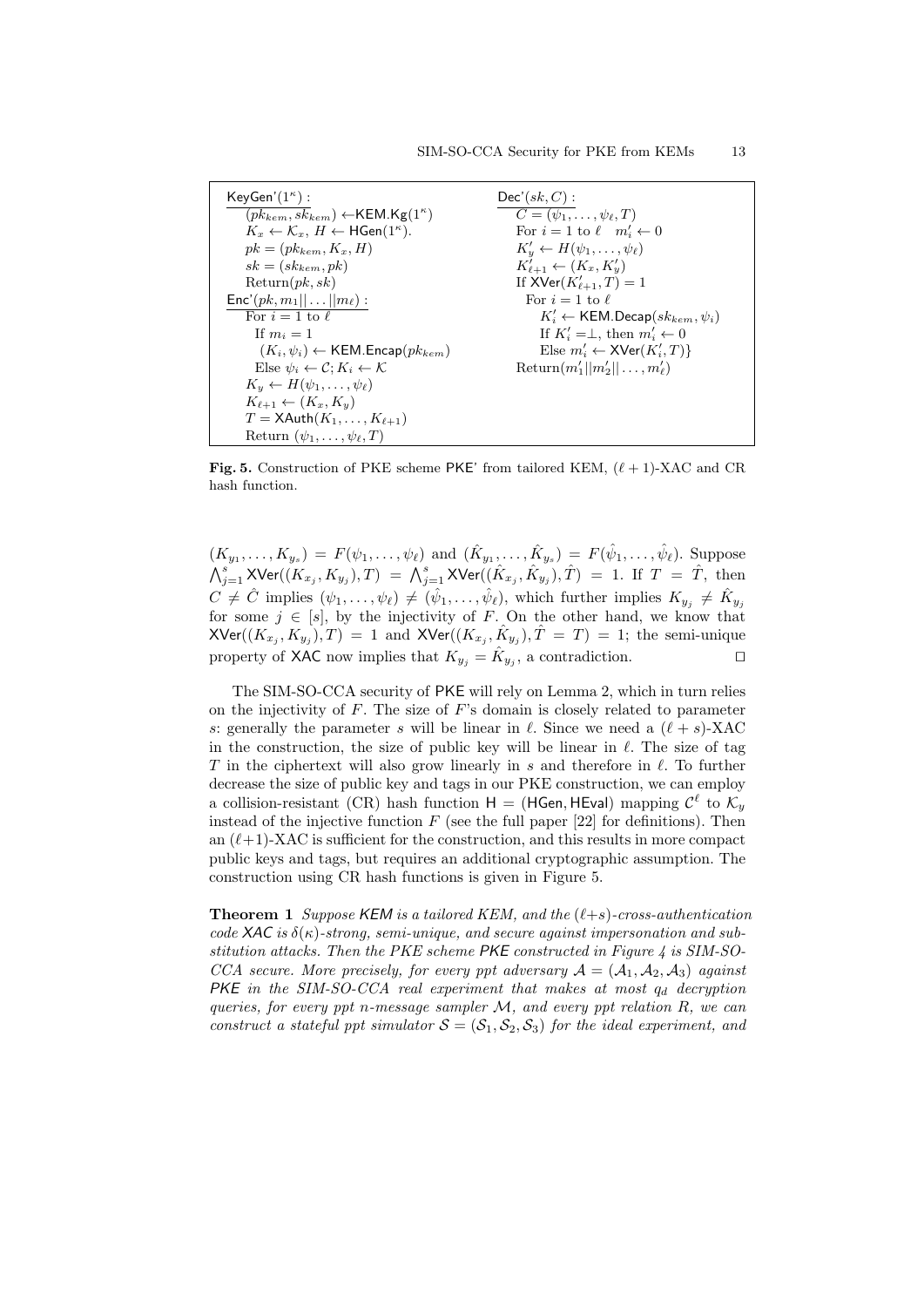a ppt adversary  $\beta$  against the IND-tCCCA security of KEM, such that:

$$
Adv_{PKE,A,S,n,M,R}^{so\text{-}cca}(k) \leq n\ell \cdot Adv_{KEM,B}^{tccca}(k) + n\ell^2 q_d \cdot \left( Adv_{XAC}^{sub}(k) + Adv_{XAC}^{imp}(k) + \eta(k) \right) + n\ell \cdot \delta(k).
$$

The proof of this theorem, our main result, can be found in the full paper [22]. Here we only give a high level overview. We construct a ppt simulator  $S$  as follows.

- S generates a public/private key pair and provides the public key to  $\mathcal{A}$ .
- $\mathcal{S}$  answers  $\mathcal{A}$ 's decryption queries using the private key.
- S prepares for A a vector of n challenge ciphertexts, each ciphertext encrypting  $\ell$  ones.
- When  $A$  decides to corrupt a subset of the challenge ciphertexts,  $S$  obtains the messages corresponding to the corrupted ciphertexts and opens the corrupted ciphertexts bit-by-bit according to the messages. If bit  $m_i$  should be opened to 1, S reveals to A the original randomness used by KEM. Encap to generate  $(K_i, \psi_i)$ . If bit  $m_i$  should be opened to 0, S first explains  $\psi_i$ with randomness output by  $\mathsf{SampleC}^{-1}(\mathcal{C}, \psi_i)$  (as if  $\psi_i$  were randomly chosen). Then S uses algorithm ReSample of XAC to resample  $K_i$  to get  $\hat{K}_i$ , and explains  $\hat{K}_i$  with randomness output by  $\mathsf{SampleC}^{-1}(\mathcal{K}, \hat{K}_i)$  (as if  $\hat{K}_i$  was randomly chosen).
- $S$  finally outputs whatever  $A$  outputs.

The essence of the SIM-SO-CCA security proof is then to show that encryptions of 1's are computationally indistinguishable from encryptions of real messages, even if the adversary can see the opened (real) messages and the randomness of a corrupted subset of the challenge ciphertexts of his/her choice, and have access to the decryption oracle. This is done with a hybrid argument running from Game 0 to Game  $n\ell$ . In Game k the first k bits of messages are 1's and are opened as S does while the last  $n\ell - k$  bits come from the real messages and are opened honestly. The proof shows that Games  $k$  and  $k - 1$  are indistinguishable using the tCCCA security of the tailored KEM and the security properties of the strengthened XAC.

If the k-th bit of the messages is 1, Games  $k$  and  $k-1$  are identical. Otherwise, a tailored KEM adversary  $\beta$  can be constructed to simulate Game k or  $k + 1$ for adversary A. B is provided with a public key  $pk_{kem}$ , a challenge  $(K^*, \psi^*)$ and a constrained decryption oracle, and is going to tell whether  $(K^*, \psi^*)$  is an output of KEM. Encap $(pk_{kem})$  or a random pair. B can generate a public key for A. When preparing the vector of challenge ciphertexts,  $\beta$  will encrypt the first  $k-1$  bits from the real messages, use  $(K^*,\psi^*)$  as the encryption of the k-th bit, and encrypt  $n\ell - k$  ones for the remaining bits. If  $(K^*, \psi^*)$  is an output of KEM.Encap( $pk_{kem}$ ), the challenge vector of ciphertexts is just that in Game k, otherwise it is just that in Game  $k-1$ . Finally, to answer  $\mathcal{A}$ 's decryption query  $C=(\psi_1,\ldots,\psi_\ell,T),$   ${\cal B}$  can query  $(\psi_i,{\sf XVer}(\cdot,T))$  (note that  ${\sf XVer}(\cdot,T)$  is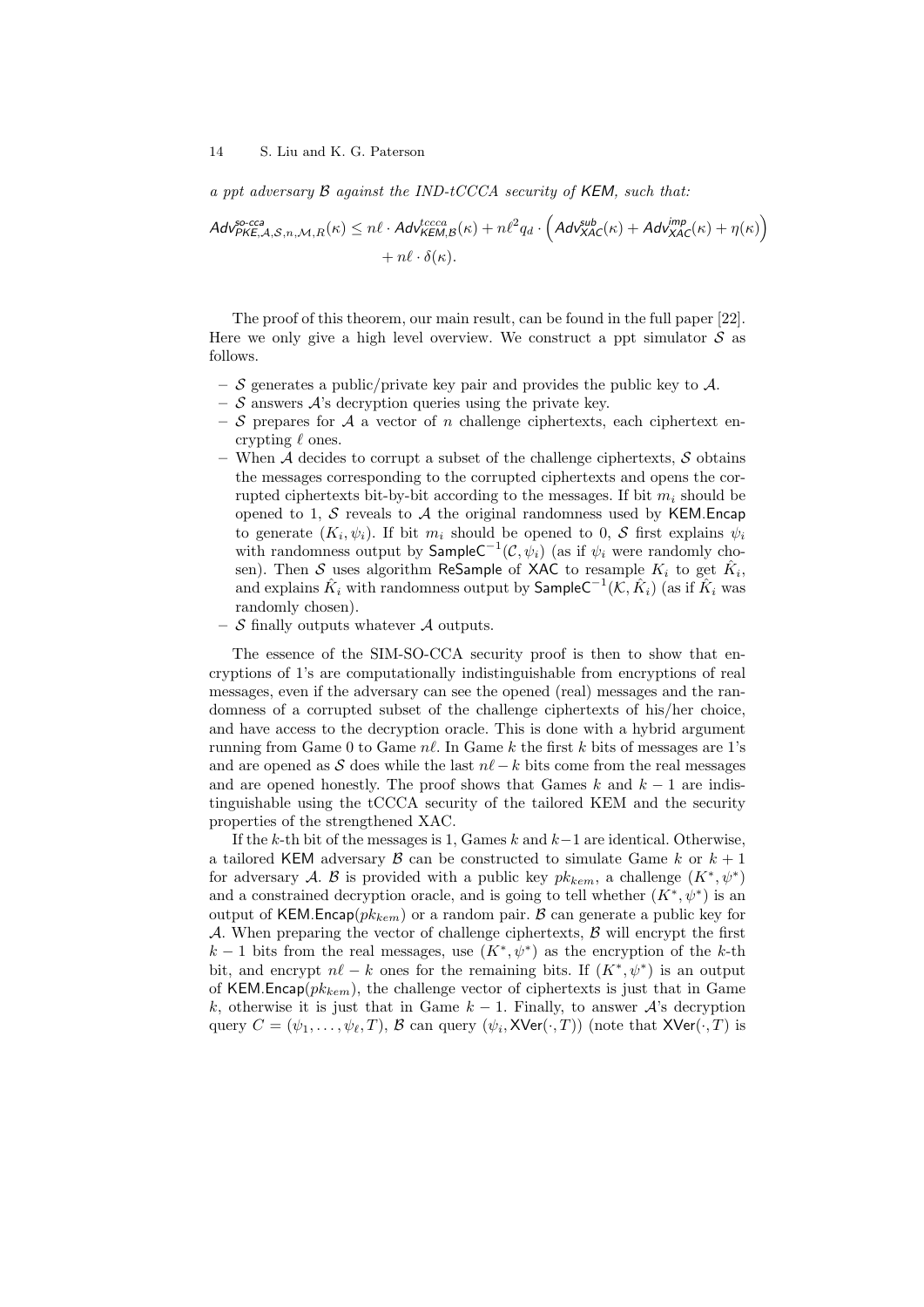a predicate) to his own constrained decryption oracle if  $\psi^* \neq \psi_i$ ;  $\beta$  then replies to A with decrypted bit 0 iff B gets  $\perp$  from its own oracle. The decryption is correct because B's oracle outputs  $\perp$  iff the decapsulated key is  $K_i = \perp$  or  $XVer(K_i, T) = 0$ . If  $\psi^* = \psi_i$ ,  $\beta$  is not allowed to query his own oracle, but can instead respond to A with the output of  $XVer(K^*,T)$  as the decrypted bit. This decryption is also correct with overwhelming probability for the following reasons: (1) If  $K^*$  is the encapsulated key of  $\psi^*$ , then  $XVer(K^*,T) = 1$  and decryption is correct. (2) If  $(K^*, \psi^*)$  is a random pair, then all the information leaked about  $K^*$  is just the very tag  $T^*$  that is computed by  $K^*$  during the generation of some challenge ciphertext. The semi-uniqueness of XAC guarantees that  $T \neq T^*$ , and the adversary's corruption only reveals information about a re-sampled  $K^*$ . The security of XAC against substitution attacks shows that even if A knows  $T^*$  and all keys other than  $K^*$ , then A forges a different tag T such that  $XVer(K^*, T) = 1$  with negligible probability. Therefore,  $\beta$  will almost always respond to  $A$  with bit 0, which is the correct answer.

The security of our modified construction using CR hash functions is stated in the following theorem, whose proof is similar to that of Theorem 1.

**Theorem 2** Suppose KEM is a tailored KEM, the  $(\ell + 1)$ -cross-authentication code XAC is  $\delta(\kappa)$ -strong, semi-unique, and secure against impersonation and substitution attacks, and H is collision-resistant. Then the PKE scheme PKE' constructed in Figure 5 is SIM-SO-CCA secure. More precisely, for every ppt adversary  $A = (A_1, A_2, A_3)$  against PKE' in the SIM-SO-CCA real experiment that makes at most  $q_d$  decryption queries, for every ppt n-message sampler  $\mathcal{M}$ , and every ppt relation R, we can construct a stateful ppt simulator  $S = (S_1, S_2, S_3)$ for the ideal experiment, a ppt adversary  $\beta$  against the IND-tCCCA security of KEM, and a ppt algorithm  $F$  against the collision-resistance of H such that:

 $\mathcal{A}$ dv $_{\mathsf{PKE'},\mathcal{A},\mathcal{S},n,\mathcal{M},R}^{\mathcal{S}\text{o-cca}}(\kappa) \leq n\ell \cdot \mathcal{A}$ dv $_{\mathcal{KEM},\mathcal{B}}^{\mathcal{t}cccc}(\kappa) + n\ell^2 q_d \cdot \left(\mathcal{A} d\mathsf{v}_{\mathsf{XAC}}^{\mathsf{sub}}(\kappa) + \mathcal{A} d\mathsf{v}_{\mathsf{XAC}}^{\mathsf{imp}}(\kappa) + \eta(\kappa)\right)$  $+ n\ell \cdot \delta(\kappa) + \mathsf{Adv}_{H,\mathcal{F}}^{\text{cr}}(\kappa).$ 

# 5 Instantiations

In this section, we explore three different constructions of tailored KEMs, each suitable for the application of Theorems 1 and 2. The first is based on any Strongly Universal<sub>2</sub> hash proof system, the second is a direct construction relying on the n-Linear Assumption and a target collision-resistant hash function, while the third uses indistinguishability obfuscation.

# 5.1 Strongly Universal<sub>2</sub> Hash Proof Systems

We use hash proof systems [8] to build tailored KEMs suitable for application in our main theorem.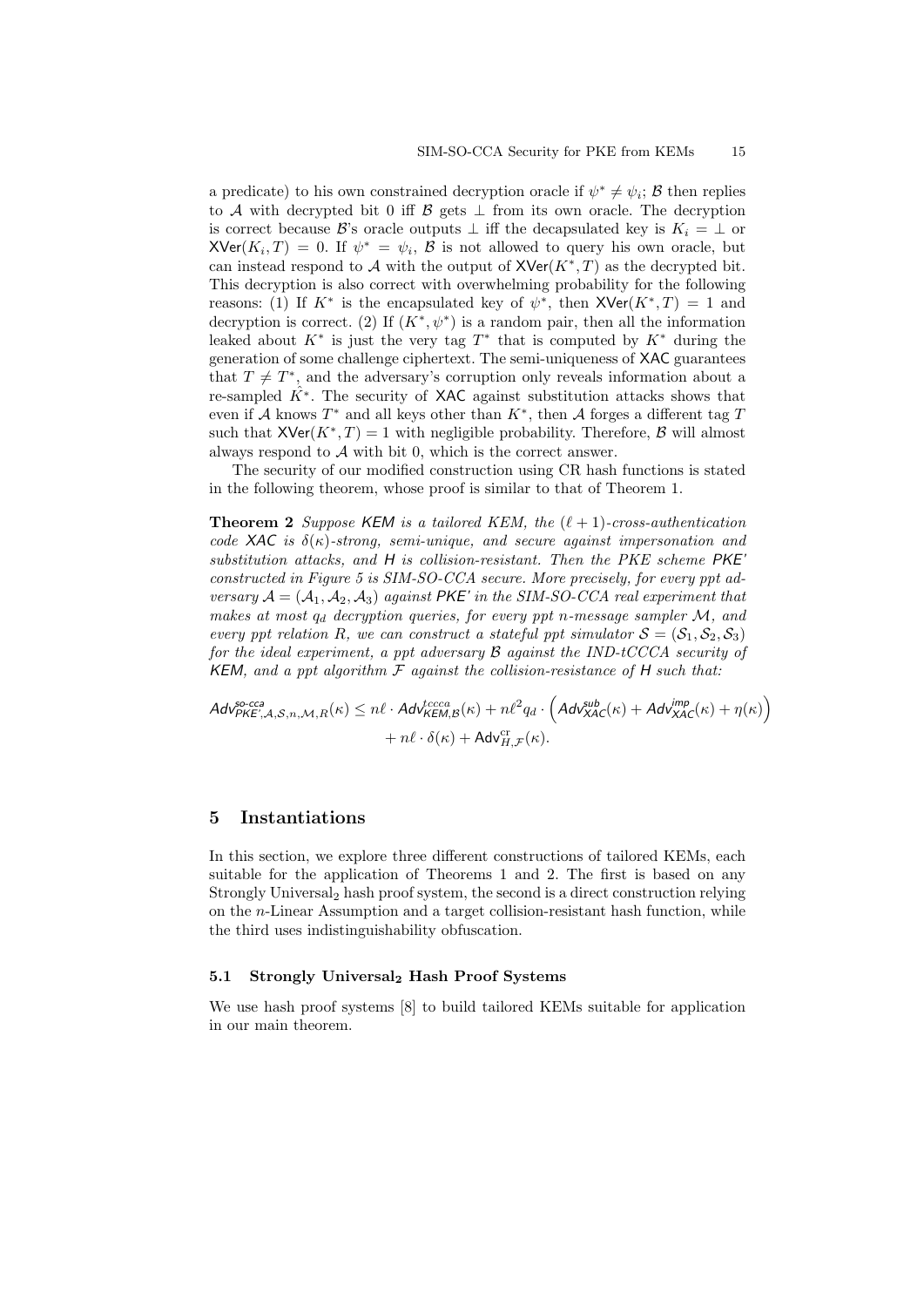Let  $\Psi \subset \mathcal{C}$  be a language. The hardness of the *subset membership problem* for  $\Psi$  with respect to C requires that a random element from  $\Psi$  is indistinguishable from a random element from C. Let K be a set and  $\Lambda_{sk} : \mathcal{C} \to \mathcal{K}$  be a hash function indexed with  $sk \in \mathcal{SK}$ . Then  $\Lambda_{sk}$  is said to be *projective* if there exists a map  $\mu : \mathcal{SK} \to \mathcal{PK}$  such that  $\mu(sk) \in \mathcal{PK}$  defines the action of  $\Lambda_{sk}$  on the subset  $\Psi$ ;  $\mu$  is then said to be a *projection* on subset  $\Psi$ .

A hash proof system (HPS) HPS consists of three algorithms (HPS.param, HPS.pub, HPS.priv). The randomized algorithm HPS.param $(1^{\kappa})$  outputs params =  $(\mathbb{G}, \mathcal{C}, \Psi, \mathcal{PK}, \mathcal{SK}, \Lambda, \mu)$ , where  $\mathbb{G}$  is a group. The secret key sk is randomly chosen from  $\mathcal{SK}$ , and the public key is computed as  $pk = \mu(sk)$  where  $\mu$  is a projection on  $\Psi$ . Algorithm HPS.Pub( $pk, \psi, w$ ) is given the public key pk, an element  $\psi \in \Psi$ and its witness w, and outputs an encapsulated key  $K = \textsf{HPS.Pub}(pk, \psi, w)$  such that  $K = \Lambda_{sk}(\psi)$ . Algorithm HPS.Priv $(sk, \psi)$  recovers  $K = \Lambda_{sk}(\psi)$  using sk.

The Strongly Universal<sub>2</sub> ( $SU<sub>2</sub>$ ) property of an HPS characterizes the unpredictability of  $\Lambda_{sk}(\psi)$  for  $\psi \in \mathcal{C} \setminus \Psi$ .

**Definition 5** Let  $HPS = (HPS.param, HPS.pub, HPS.priv)$  be a hash proof system. Then HPS is said to be  $SU_2$  if

$$
Pr[A_{sk}(\psi) = K | pk = \mu(sk), \psi', K' = A_{sk}(\psi')] = 1/|\mathcal{K}|,
$$

for all  $pk \in \mathcal{PK}$ , all  $\psi, \psi' \in \mathcal{C} \setminus \Psi$  with  $\psi' \neq \psi$  and all  $K, K' \in \mathcal{K}$ , where the probability is taken over  $sk \leftarrow \mathcal{SK}$ .

Given that HPS is an  $SU_2$  HPS, a KEM KEM can be constructed as shown in Figure 6. The output params of HPS.param is used as a set of public parameters implicitly used as input in the algorithms of KEM. Notice that the valid ciphertext set for KEM is  $\Psi$ .

| $KEM.Kg(1^{\kappa})$ :                 | KEM.Encap(pk):                                                                  | KEM.Decap $(sk, \psi)$ :             |
|----------------------------------------|---------------------------------------------------------------------------------|--------------------------------------|
| $sk \leftarrow SK$<br>$pk = \mu(sk)$ . | $\psi \leftarrow \Psi$ with witness w<br>$K \leftarrow$ HPS.Pub $(pk, \psi, w)$ | $K \leftarrow$ HPS.Priv $(sk, \psi)$ |
| Return $(pk, sk)$                      | $Return(K, \psi)$                                                               | Return(K)                            |

Fig. 6. Construction of a KEM from an  $SU_2$  hash proof system.

**Theorem 3** Let HPS be an  $SU_2$  HPS with params =  $(\mathbb{G}, \mathcal{C}, \Psi, \mathcal{PK}, \mathcal{SK}, \Lambda, \mu)$ . Suppose the subset membership problem is hard for  $\Psi$  with respect to  $\mathcal{C}$ . Then the KEM KEM constructed from HPS as shown in Figure 6 is IND-tCCCA secure. Furthermore, if  $\Psi$  is sparse in C, and both C and K are efficiently samplable and explainable, then KEM is a tailored KEM.

*Proof.* It was already proved in [16] that the  $SU<sub>2</sub>$  property and the hardness of the subset membership problem for  $\Psi$  with respect to  $\mathcal C$  implies the IND-CCCA security of KEM. On the other hand, public and secret key pairs can be generated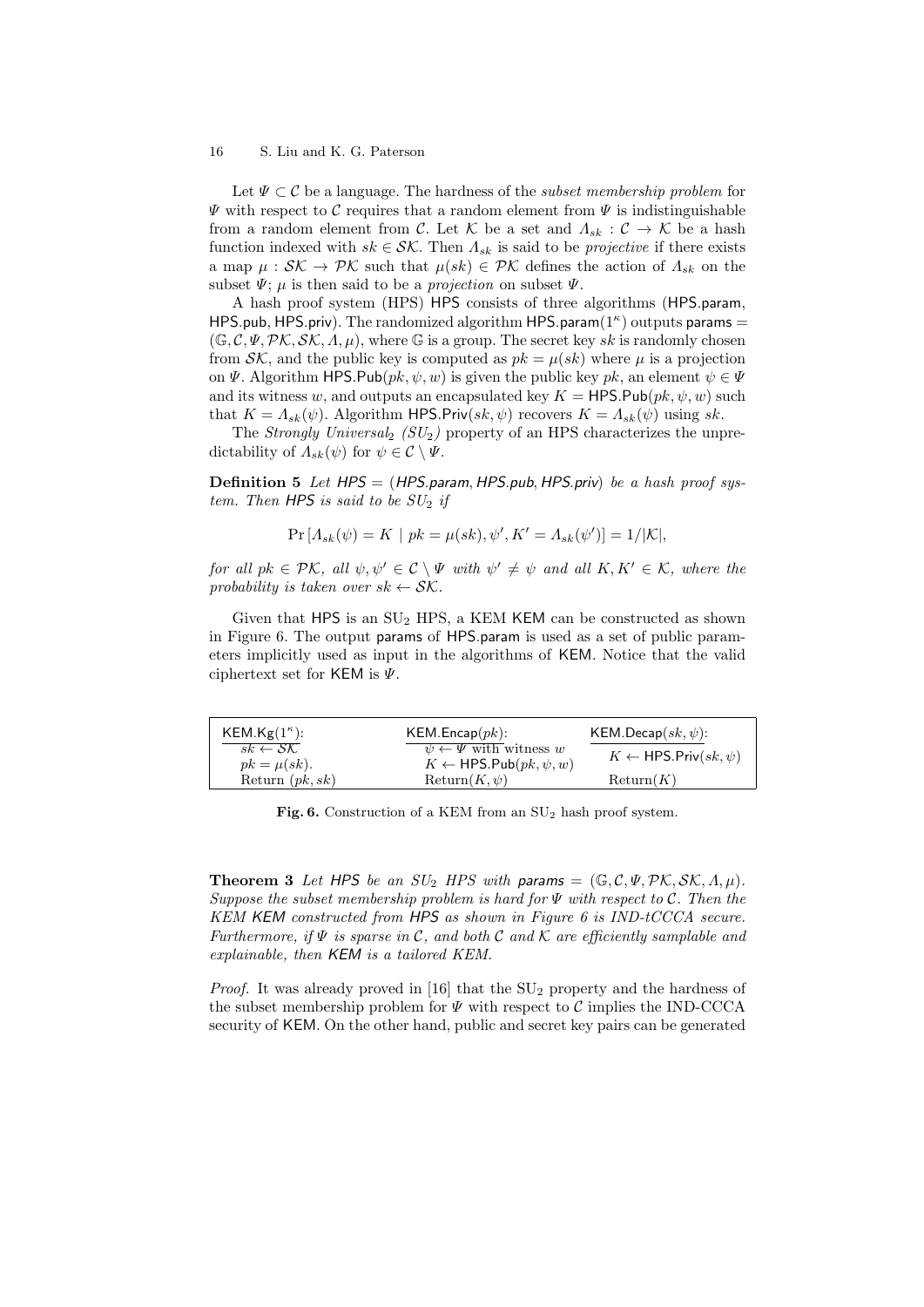independently from  $\mathcal C$  and  $\Psi$  and the subset membership problem holds even if the secret key is known to the adversary. More precisely, when an adversary  $\beta$ is given  $\psi$  and tries to distinguish whether  $\psi$  is randomly chosen from  $\Psi$  or  $\mathcal{C}$ , it can establish a VCI experiment for a VCI adversary  $A$  as follows: first call  $(pk, sk) \leftarrow$ KEM.Kg(1<sup> $\kappa$ </sup>) and use sk to answer decryption queries. B gives pk to A and gives  $\psi$  as the challenge ciphertext. Finally  $\beta$  outputs whatever  $\mathcal A$  returns. It is clear that  $\beta$  has the same advantage as  $\mathcal{A}$ . This implies that the VCI property holds for KEM under the hardness of the subset membership problem. Then IND-tCCCA security follows from Lemma 1.

The SU<sup>2</sup> property of HPS implies that

$$
\Pr\left[\mathsf{KEM}.\mathsf{Decap}(sk,\psi)=K\right]=\Pr\left[\mathsf{HPS}.\mathsf{Priv}(sk,\psi)=K\right]=\frac{1}{|\mathcal{K}|}
$$

for all invalid ciphertexts  $\psi \in \mathcal{C} \setminus \Psi$ , all  $K \in \mathcal{K}$ , and all  $pk = \mu(sk)$ , where the probability is taken over  $sk \leftarrow \mathcal{SK}$ . Then

$$
\Pr\left[\mathsf{KEM}.\mathsf{Decap}(sk,\psi) = K \mid \psi \leftarrow C\right] = \Pr\left[\mathsf{KEM}.\mathsf{Decap}(sk,\psi) = K \mid \psi \in \Psi\right] \cdot \frac{|\Psi|}{|C|}
$$
\n
$$
+ \Pr\left[\mathsf{KEM}.\mathsf{Decap}(sk,\psi) = K \mid \psi \in C \setminus \Psi\right] \cdot \left(1 - \frac{|\Psi|}{|C|}\right)
$$
\n
$$
= \Pr\left[\mathsf{KEM}.\mathsf{Decap}(sk,\psi) = K \mid \psi \in \Psi\right] \cdot \frac{|\Psi|}{|C|} + \frac{1}{|K|} \cdot \left(1 - \frac{|\Psi|}{|C|}\right) \le \frac{|\Psi|}{|C|} + \frac{1}{|K|}.
$$

Noting that Pr [KEM.Decap(sk,  $\psi$ ) = K |  $\psi \in \Psi$ ] lies between 0 and 1, it follows that the statistical distance between KEM.Decap(sk,  $\psi$ ) (when  $\psi$  is uniformly selected from C) and the uniform distribution is at most  $|\Psi|/|\mathcal{C}|$ , which is negligible due to the sparseness of  $\Psi$ . This establishes that KEM.Decap has tailored functionality.

Finally, KEM is a tailored KEM because it has samplable and explainable domains  $C$  and  $K$ , it has IND-tCCCA security, and KEM.Decap has tailored functionality.  $\Box$ 

Remark 1. . As pointed out in [12], both DDH-based and DCR-based HPS could have samplable and explainable platform groups. For example, we can choose the subgroup of order q in  $\mathbb{Z}_p^*$  (with  $p = 2q + 1$ ) as the DDH group, and choose  $\mathbb{Z}_{N^2}^*$  as the DCR group.

#### 5.2 Tailored KEM Based on n-Linear Assumption

Let  $\mathcal{G}(1^{\kappa})$  be a group generator, that is, a ppt algorithm which outputs  $(\mathbb{G}, g, p)$ where G is a group of prime order p (having  $\kappa$  bits) and g a generator of G.

**Definition 6** The n-Linear Assumption for  $\mathcal{G}(1^{\kappa})$  states that for all ppt adversaries  $\mathcal{B}$ , the advantage of  $\mathcal{B}$  defined below is negligible.

$$
Ad\mathbf{v}_{\mathcal{B}}^{n-lin}(\kappa) := \left| \Pr \left[ \mathcal{B}(g_1, \dots, g_n, g_1^{r_1}, \dots, g_n^{r_n}, h, h^{\sum_{i=1}^n r_i}) = 1 \right] - \Pr \left[ \mathcal{B}(g_1, \dots, g_n, g_1^{r_1}, \dots, g_n^{r_n}, h, h^z) = 1 \right] \right|,
$$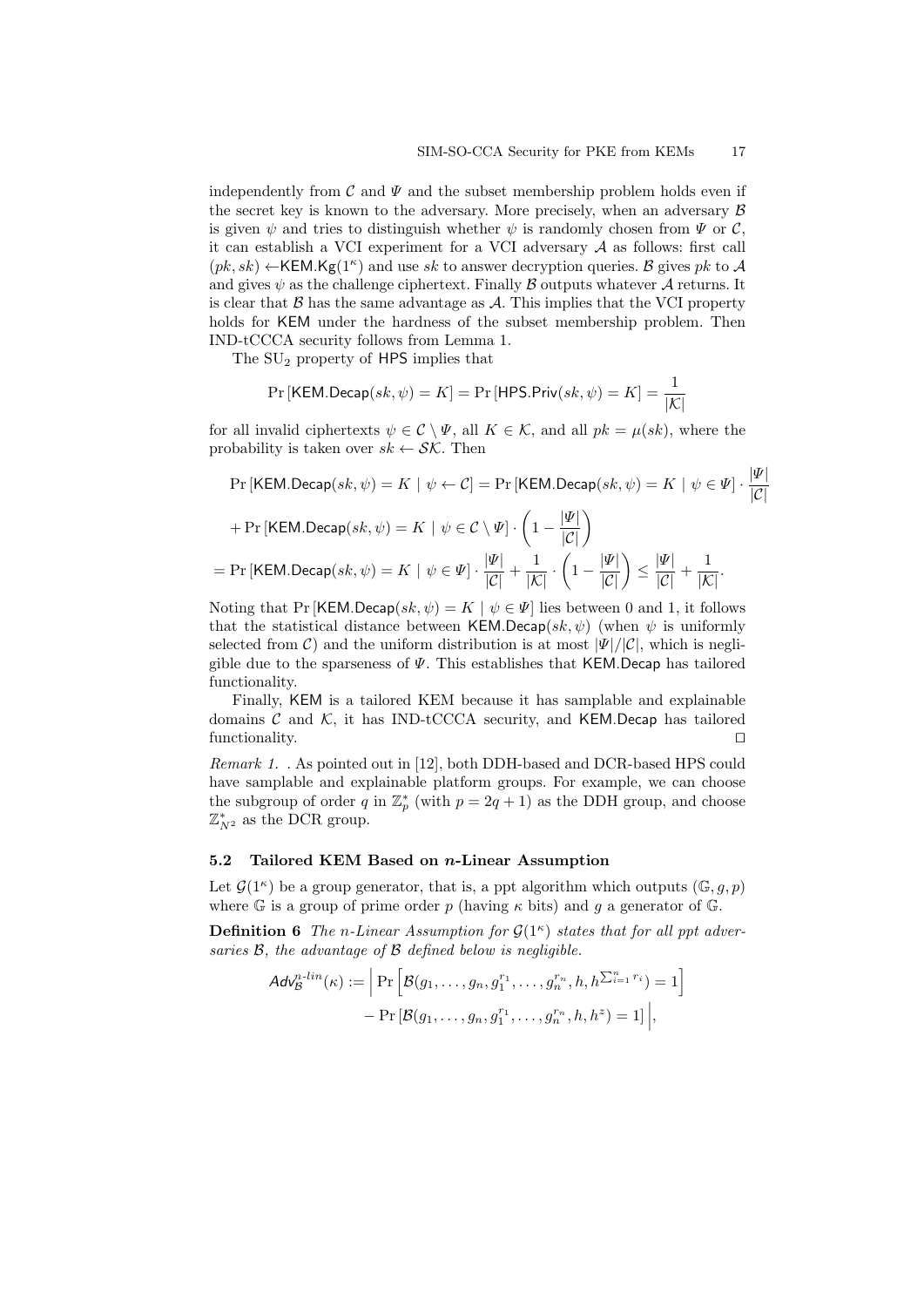| KEM.Kg $(1^{\kappa})$ :                                            | KEM.Encap(pk):<br>For $i=1$ to n                           | KEM.Decap $(sk, \psi)$ :<br>For $i=1$ to n             |
|--------------------------------------------------------------------|------------------------------------------------------------|--------------------------------------------------------|
| $b \leftarrow \mathbb{Z}_p$ ; $h \leftarrow g^b$                   | $r_i \leftarrow \mathbb{Z}_p$ ; $c_i \leftarrow q_i^{r_i}$ | Check if $c_i \in \mathbb{G}$                          |
| For $i=1$ to n<br>$a_i, \alpha_i, \beta_i \leftarrow \mathbb{Z}_n$ | $t = \mathsf{TCR}(c_1, \ldots, c_n)$                       | $t = \mathsf{TCR}(c_1, \ldots, c_m)$                   |
| $g_i \leftarrow g^{a_i}; \omega_i = a_i^{-1}b$                     | $\pi \leftarrow \prod_{i=1}^n (u_i^t v_i)^{r_i}$           | If $\prod_{i=1}^n c_i^{\alpha_i t + \beta_i} \neq \pi$ |
| $u_i \leftarrow q_i^{\alpha_i}; v_i \leftarrow q_i^{\beta_i}$      | $K \leftarrow \widetilde{h^{r_1+\ldots+r_n}}$              | Return $(\perp)$                                       |
| $pk = (h, (g_i, u_i, v_i)_{i \in [n]})$                            | $\psi \leftarrow (c_1, \ldots, c_n, \pi)$                  | $K \leftarrow \prod_{i=1}^n c_i^{\omega_i}$            |
| $sk \leftarrow ((\alpha_i, \beta_i, \omega_i)_{i \in [n]}, pk)$    | $Return(K, \psi)$                                          | Return(K)                                              |
| Return $(pk, sk)$                                                  |                                                            |                                                        |

Fig. 7. KEM from *n*-Linear Assumption [16].

where  $(\mathbb{G}, g, p) \leftarrow \mathcal{G}(1^{\kappa}), (g_i)_{i \in [n]}, h \leftarrow \mathbb{G} \text{ and } (r_i)_{i \in [n]}, z \leftarrow \mathbb{Z}_p.$ 

In [16], Hofheiz and Kiltz presented a KEM based on the n-Linear Assumption for a group generator  $\mathcal{G}(1^{\kappa})$  and a target collision-resistant hash function, and proved its IND-CCCA security. We replicate the algorithms of this KEM in Figure 7. Note that this construction does not fall into the category of HPS-based KEMs.

**Lemma 3.** If the n-Linear Assumption holds for  $\mathcal{G}(1^{\kappa})$ , and TCR is target collision-resistant, then the Hofheinz-Kiltz KEM in Figure  $\gamma$  is IND-tCCCA secure.

Proof. In view of the results of [16] and Lemma 1, we need only prove that the KEM in Figure 7 has the VCI property.

Given an adversary A winning the VCI experiment with non-negligible probability, we can construct a ppt algorithm  $\beta$  solving the *n*-Linear problem with help of A with non-negligible probability. Let  $(g_1, \ldots, g_n, g_1^{r_1}, \ldots, g_n^{r_n}, h, K^*)$  be a challenge instance from the *n*-Linear problem, where  $K^* = h^{\sum_{i=1}^{n} r_i}$  or  $K^*$  is a random element from  $\mathbb{G}$ . Here,  $\beta$  simulates the VCI experiment for  $\mathcal{A}$  using its input  $(g_1^{r_1},...,g_n^{r_n},h,K^*)$ .

- B chooses  $(x_i, y_i)_{i \in [n], z, z' \leftarrow \mathbb{Z}_p^*,$  and computes  $u_i = g_i^{x_i} h^z$  and  $v_i = g_i^{y_i} h^{z'}$ for  $i \in [n]$ . B sets  $pk = ((g_i, u_i, v_i)_{i \in [n]}, h)$ . All the elements in pk is randomly distributed, as in the real VCI experiment. Here  $\beta$  implicitly sets sk =  $((\alpha_i, \beta_i, \omega_i)_{i \in [n]}, pk)$  with  $\alpha_i = x_i + \omega_i z, \beta_i = y_i + \omega_i z'$  and  $\omega_i = \log_{g_i} h$ .
- $\mathcal{B}$  computes the challenge ciphertext  $\psi^* = (c_1^*, \ldots, c_n^*, \pi^*)$  for A, where  $c_i^* :=$  $g_i^{r_i}$  for  $i \in [n], t^* = \textsf{TCR}(c_1^*, \ldots, c_n^*)$  and  $\pi^* = (K^*)^{zt^*+z'} \prod_{i=1}^n (c_i^*)^{x_i t^* + y_i}.$ 
	- If  $K^* = h^{\sum_{i=1}^n r_i^*}$ , we have  $\pi^* = \prod_{i=1}^n (u_i^{t^*} v_i)^{r_i}$ . Hence  $\psi^*$  is just a valid ciphertext output by the KEM's encapsulation algorithm with randomness  $(r_i)_{i \in [n]}$ .
	- If  $K^*$  is random, then  $\pi^*$  is also random, so that  $\psi^*$  is uniformly distributed in  $\mathcal{C} = \mathbb{G}^n$ .
- $-$  B uses  $((x_i, y_i)_{i \in [n]}, z, z')$  to answer A's constrained decryption queries  $(P, \psi)$ . Let  $\psi = (c_1, \ldots, c_n, \pi)$ . We have that  $t = \textsf{TCR}(c_1, \ldots, c_n) \neq t^*$  due to the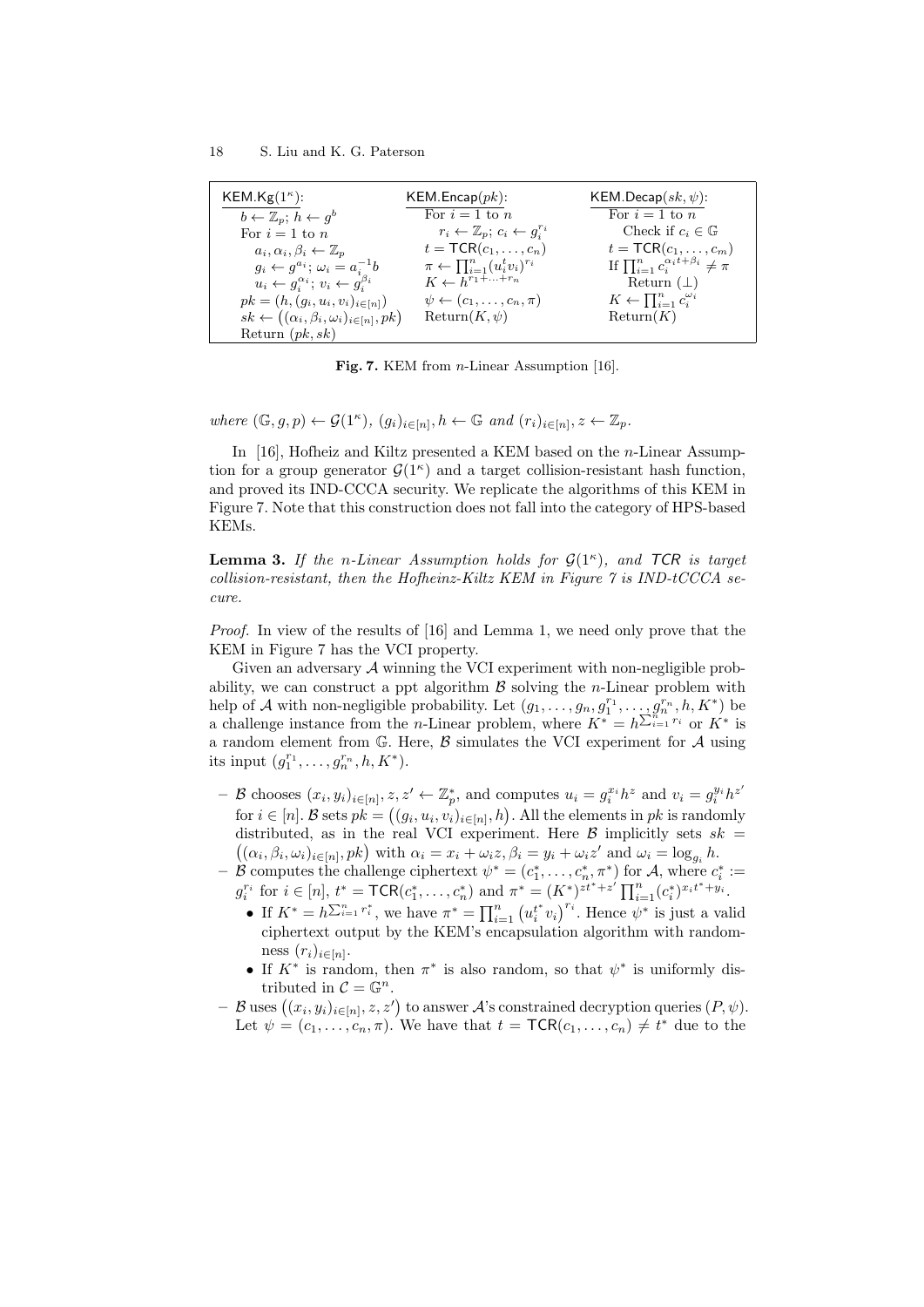.

target-collision resistance of TCR. B computes  $K = \left(\frac{\pi}{\sqrt{1-\lambda}}\right)$  $\prod_{i=1}^n c_i^{x_i t+y_i}$  $\bigwedge^{1/(zt+z')}$ If  $P(K) = 1$  then B returns K; otherwise B returns ⊥.

• If  $\psi$  is consistent, i.e.,  $\psi$  satisfies  $\prod_{i=1}^n c_i^{\alpha_i t + \beta_i} = \pi$ , then  $\pi = h^{(zt+z')} \sum_{i=1}^n r_i^t$ 

- $\cdot \prod_{i=1}^n c_i^{x_i t + y_i}$ , where  $t = \textsf{TCR}(c_1, \ldots, c_n)$  and  $r'_i = \log_{g_i} c_i$ . Then  $K =$  $h^{\sum_{i=1}^{n} r'_i}$  is exactly the encapsulated key. Thus the correct K is returned to A when  $P(K) = 1$ .
- If  $\psi$  is NOT consistent, then  $\pi \neq \prod_{i=1}^n c_i^{\alpha_i t + \beta_i}$ . Let  $\beta = \log_g \pi$ ,  $\omega =$  $\log_g h, a_i = \log_g g_i$ , and  $r'_i = \log_{g_i} c_i$ . Then  $\gamma := \beta - \sum_{i=1}^n a_i r'_i (\alpha_i t + \beta_i) \neq$ 0. Consequently,  $\log_g K = \gamma/(zt + z') + \omega \sum_{i=1}^n r'_i$ . The following  $2n + 2$ equations in  $2n+2$  unknowns  $((x_i, y_i)_{i\in[n]}, z, z')$  are linearly independent, as long as  $t \neq t^*$ , which is guaranteed by the target-collision resistance of TCR:

$$
\log_g u_i = a_i x_i + \omega z \quad i = 1, 2, \dots, n
$$

$$
\log_g v_i = a_i y_i + \omega z' \quad i = 1, 2, \dots, n
$$

$$
\log_g \pi^* = \sum_{i=1}^n a_i r_i (t^* x_i + y_i) + (\log_g K^*) \cdot (t^* z + z')
$$

$$
\gamma \left( \log_g K - \omega \sum_{i=1}^n r'_i \right)^{-1} = zt + z'.
$$

This establishes that  $zt + z'$  is uniformly distributed over  $\mathbb{Z}_p$ . Therefore,  $\log_a K$  is uniformly distributed over  $\mathbb{Z}_p$  and the predicate P satisfies  $P(K) = 0$  except with negligible probability. As a result,  $\psi$  will be correctly rejected (due to the failed predicate) except with negligible probability.

Hence, B provides an almost perfect decryption oracle to A as long as  $t \neq t^*$ , for all queried encapsulations  $\psi \neq \psi^*$ .

Eventually,  $\beta$  returns what  $\mathcal A$  returns.

Finally,  $\mathcal{A}$ 's non-negligible advantage in the VCI game is converted into  $\mathcal{B}$ 's nonnegligible advantage in breaking the *n*-Linear Assumption.  $\Box$ 

**Theorem 4.** Suppose that the n-Linear Assumption holds for  $\mathcal{G}(1^{\kappa})$ , and TCR is target collision-resistant. If groups  $G$  output by  $\mathcal{G}(1^{\kappa})$  are samplable and explainable, then the KEM in Figure 7 is a tailored KEM.

*Proof.* We note that the ciphertext space C equals  $\mathbb{G}^{n+1}$  and the encapsulated key space  $\mathcal K$  equals  $\mathbb G$ . If group  $\mathbb G$  is samplable and explainable, so are  $\mathcal C$  and  $\mathcal K$ .

Next, we have  $|\mathcal{C}| = p^{n+1}$ . For a valid ciphertext  $\psi = (c_1, \ldots, c_n, \pi)$ , we note that  $\pi$  is uniquely determined by  $c_1, \ldots, c_n$  and  $pk$ . Therefore, the valid ciphertext set  $|\Psi|$  has size  $p^n$ . Consequently, a random ciphertext from  $\mathbb{G}^{n+1}$ passes the verification test  $\pi = \prod_{i=1}^{n} c_i^{\alpha_i t + \beta_i}$  in the decapsulation algorithm with negligible probability  $1/p$ . Therefore, the decapsulation algorithm has tailored functionality.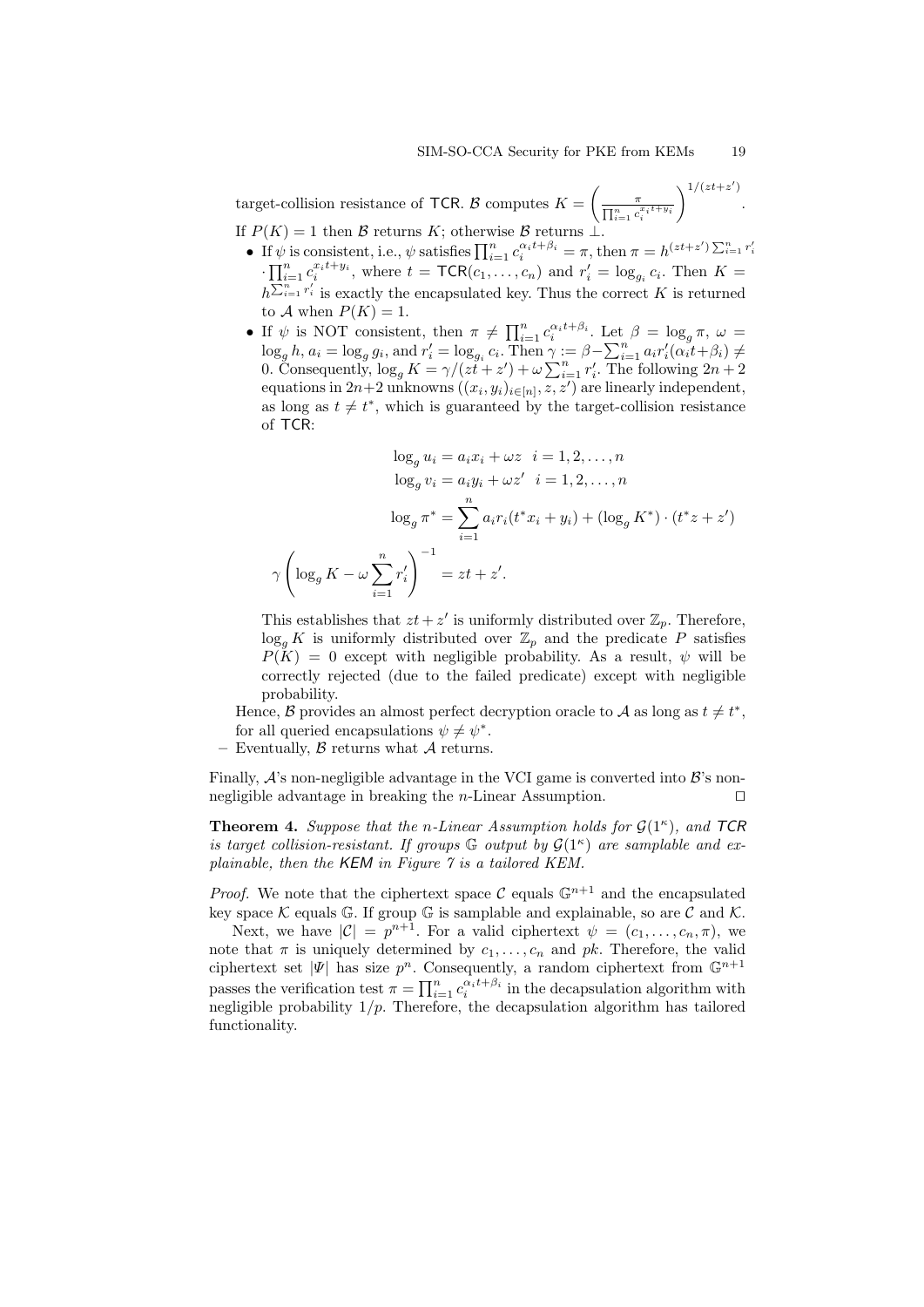| KEM.Kg $(1^{\kappa})$ :                                | KEM.Encap(pk):                                            | KEM.Decap $(sk, \psi)$ :               |
|--------------------------------------------------------|-----------------------------------------------------------|----------------------------------------|
| $k \leftarrow \overline{\mathsf{PGen}}(1^{\kappa})$    | $r \leftarrow \{0,1\}^{\kappa}$                           | $k \leftarrow sk$                      |
| $pk \leftarrow i\mathcal{O}(\mathsf{Encap}(k, \cdot))$ | $(K, \psi) \leftarrow i\mathcal{O}(\mathsf{Encap}(k, r))$ | $K \leftarrow \mathsf{PEval}(k, \psi)$ |
| $sk \leftarrow k$                                      | $Return(K, \psi)$                                         | Return(K)                              |
| Return $(pk, sk)$                                      | $\mathsf{Encap}(k,r)$ :                                   |                                        |
|                                                        | $\psi \leftarrow PRG(r)$                                  |                                        |
|                                                        | $K \leftarrow \mathsf{PEval}(k, \psi)$                    |                                        |
|                                                        | $Return(K, \psi)$                                         |                                        |

Fig. 8. Sahai-Waters KEM from  $i\mathcal{O}$  and Puncturable PRF [24].

Together with Lemma 3, it follows that the KEM in Figure 7 is a tailored, and therefore suitable for the application of Theorem 1.

# 5.3 Tailored KEM Based on Indistinguishability Obfuscation and Puncturable PRF

Background definitions for this construction can be found in [24] and the full paper [22].

Sahai and Waters [24] gave a KEM construction from an indistinguishability obfuscator  $(i\mathcal{O})$  and a puncturable PRF, as shown in Figure 8. Their construction makes use of a Pseudo-Random Generator (PRG) PRG :  $\{0,1\}^{\kappa} \rightarrow \{0,1\}^{2\kappa}$ and a puncturable PRF family  $PRF = (PGen, PEval, Punc)$  whose functions map  $\{0,1\}^{2\kappa}$  to  $\{0,1\}^{\kappa}$ . We assume that (descriptions of) PRG and PRF are implicitly part of the inputs to KEM.Kg, Encap, and KEM.Decap in Figure 8.

The ciphertext space of the KEM is  $C = \{0,1\}^{2\kappa}$ , the valid ciphertext set is  $\Psi = {\psi \mid \psi = \textsf{PRG}(r); r \in \{0,1\}^{\kappa} \},$  and the key space is  $\mathcal{K} = \{0,1\}^{\kappa}$ . Obviously, both of C and K are efficiently samplable and explainable with  $\mathsf{SampleC}^{-1}(\mathcal{C}, \psi) :=$  $\psi$  and  $\mathsf{SampleK}^{-1}(\mathcal{K}, K) := K.$ 

**Lemma 5** If  $i\mathcal{O}(\cdot)$  is an indistinguishability obfuscator for P/poly, PRG is a secure PRG, and PRF is a puncturable PRF, then the Sahai-Waters KEM in Figure 8 is IND-tCCCA secure.

Proof. In [24], the Sahai-Waters KEM was proved to be IND-CCA secure, so it is obviously IND-CCCA secure.

Next we prove the VCI property, based on the security of PRG. If there is a ppt adversary  $A$  that can distinguish a random ciphertext from a random valid ciphertext with non-negligible probability, then we can construct a ppt algorithm B that breaks the security of PRG. Suppose B is given an element  $\psi^*$  and tries to decide whether  $\psi^*$  is the output of PRG or a randomly chosen element from  $\mathcal{C}$ .  $\mathcal{B}$  will simulate a VCI experiment for  $\mathcal{A}$ . It first chooses a puncturable PRF PRF and calls KEM.Kg( $1^{\kappa}$ ) to generate ( $pk, sk$ ). The public key  $pk$  is given to A. Then B gives  $\psi^*$  as the challenge encapsulation to A. Using the secret key sk and algorithm PEval,  $\beta$  is able to provide a (constrained) decryption oracle for A. Finally, B outputs whatever A outputs. Then it is easy to see that  $A$ 's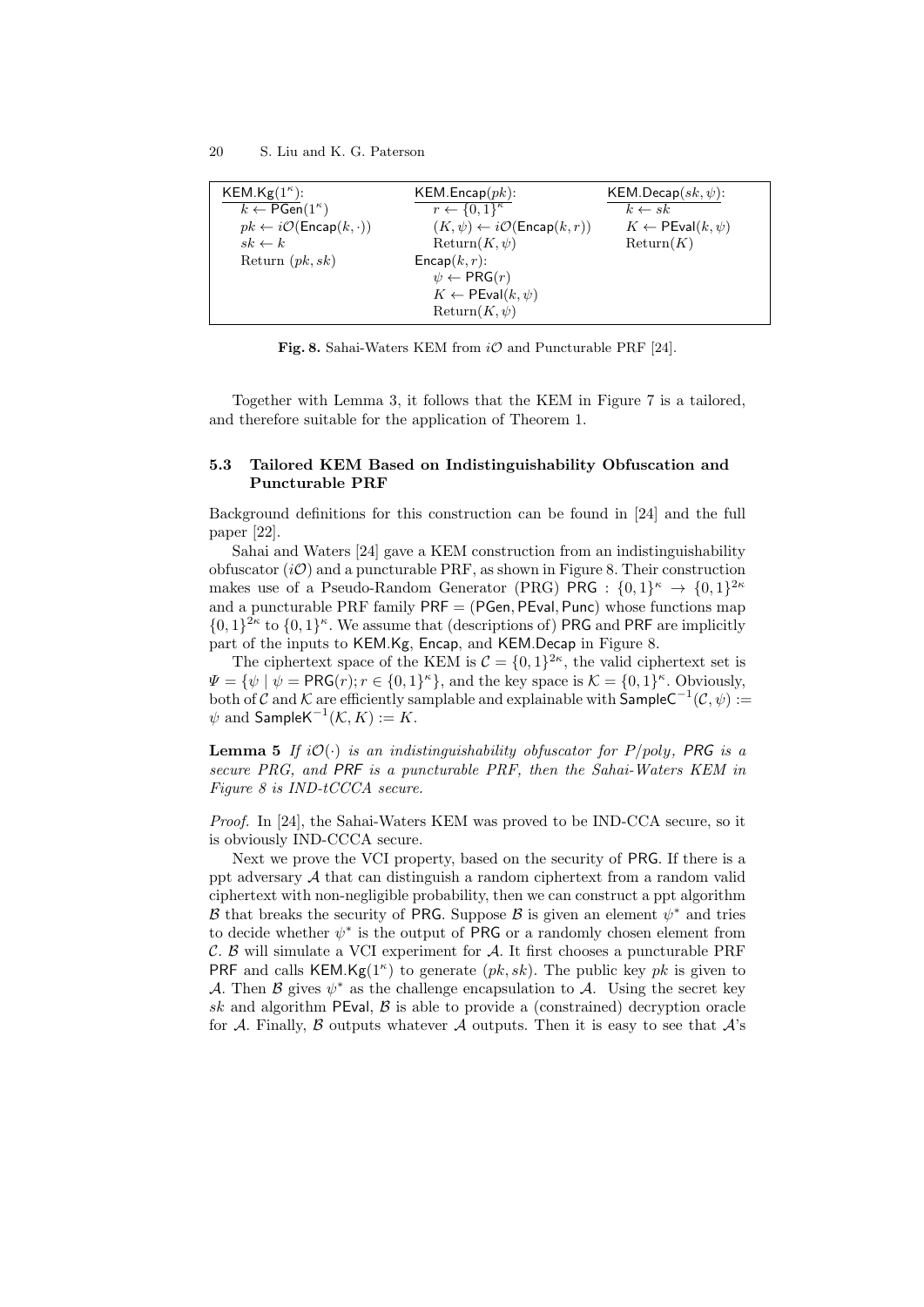non-negligible advantage in the VCI security game results in a non-negligible advantage for  $\beta$  in breaking the security of PRG.

The IND-CCCA security and VCI property in combination with Lemma 1 establish that the Sahai-Waters KEM in Figure 8 has IND-tCCCA security.  $\square$ 

Extracting puncturable PRFs are a strengthening of puncturable PRFs introduced in [24]; essentially, an extracting puncturable PRF acts as a strong extractor on its inputs.

Definition 7 (Extracting puncturable PRF) Let  $\epsilon(\cdot)$  and  $h_{min}(\cdot)$  be functions. A puncturable PRF family PRF=(PGen, PEval, Punc) mapping  $\{0,1\}^{\ell_1(\kappa)}$ to  $\{0,1\}^{\ell_2(\kappa)}$  is said to be extracting with error  $\epsilon(\kappa)$  for min-entropy function  $h_{min}(\kappa)$  if for all  $\kappa \in \mathbb{N}$  and for all random variables X on  $\{0,1\}^{\ell_1(\kappa)}$  with minentropy greater than  $h_{min}(\kappa)$ , the statistical distance between  $(k, PEval(k, X))$ and  $(k, U_{\ell_2(\kappa)})$  is at most  $\epsilon(\kappa)$ , where  $k \leftarrow \mathsf{PGen}(1^{\kappa})$  and  $U_{\ell_2(\kappa)}$  denotes the uniform distribution over  $\{0,1\}^{\ell_2(\kappa)}$ . The family PRF is said to be extracting puncturable if the error  $\epsilon(\kappa)$  is negligible (for some choice of function  $h_{min}$ ).

The existence of extracting puncturable PRFs is implied by the existence of one-way functions, as was proved in [24]:

**Lemma 4.** [24] Assume that one-way functions exist. Then for all efficiently computable functions  $\ell_1(\kappa)$ ,  $\ell_2(\kappa)$ ,  $e(\kappa)$  and  $h_{min}(\kappa)$  such that  $\ell_1(\kappa) > h_{min}(\kappa)$  $\ell_2(\kappa) + 2e(\kappa) + 2$ , there exists an extracting puncturable PRF family PRF = (PGen, PEval, Punc) mapping  $\{0,1\}^{\ell_1(\kappa)}$  to  $\{0,1\}^{\ell_2(\kappa)}$  with error function  $\epsilon(\kappa)$  =  $2^{-e(\kappa)}$  and min-entropy function  $h_{min}(\kappa)$ .

**Lemma 6** If PRF is an extracting puncturable PRF obtained from Lemma  $\lambda$ , then the decapsulation algorithm KEM.Decap of the Sahai-Waters KEM in Figure 8 has tailored functionality.

*Proof.* We show that the output of  $PRF(sk, \psi)$  is statistically close to the uniform distribution on  $\{0,1\}^{\kappa}$  so long as  $\psi$  is chosen from C uniformly at random, and the puncturable PRF satisfies the bounds in Lemma 4.

Recall that PRF maps  $2\kappa$  bits to  $\kappa$  bits. When  $\psi$  is randomly chosen from  $\{0,1\}^{2\kappa}$ , the min-entropy of  $\psi$  is  $2\kappa$ . According to Lemma 4, the statistical distance between  $(k, PEval(k, \psi))$  and  $(k, U_{\kappa})$  is upper-bounded by  $2^{-(\kappa/2-1)}$ , where  $k \leftarrow \mathsf{PGen}(1^{\kappa})$  and  $U_{\kappa}$  is the uniform distribution over  $\{0,1\}^{\kappa}$ . Hence, KEM.Decap has  $2^{-(\kappa/2-1)}$ -tailored functionality. □

**Theorem 7.** If  $i\mathcal{O}(\cdot)$  is an indistinguishability obfuscator for P/poly, PRG is a secure PRG, and PRF is an extracting puncturable PRF, then the Sahai-Waters KEM in Figure 8 is a tailored KEM.

Proof. The fact that the KEM in Figure 8 is a tailored KEM follows immediately from Lemma 5, Lemma 6 and the fact that  $C = \{0,1\}^{2\kappa}$  and  $\mathcal{K} = \{0,1\}^{\kappa}$  are efficiently samplable and explainable.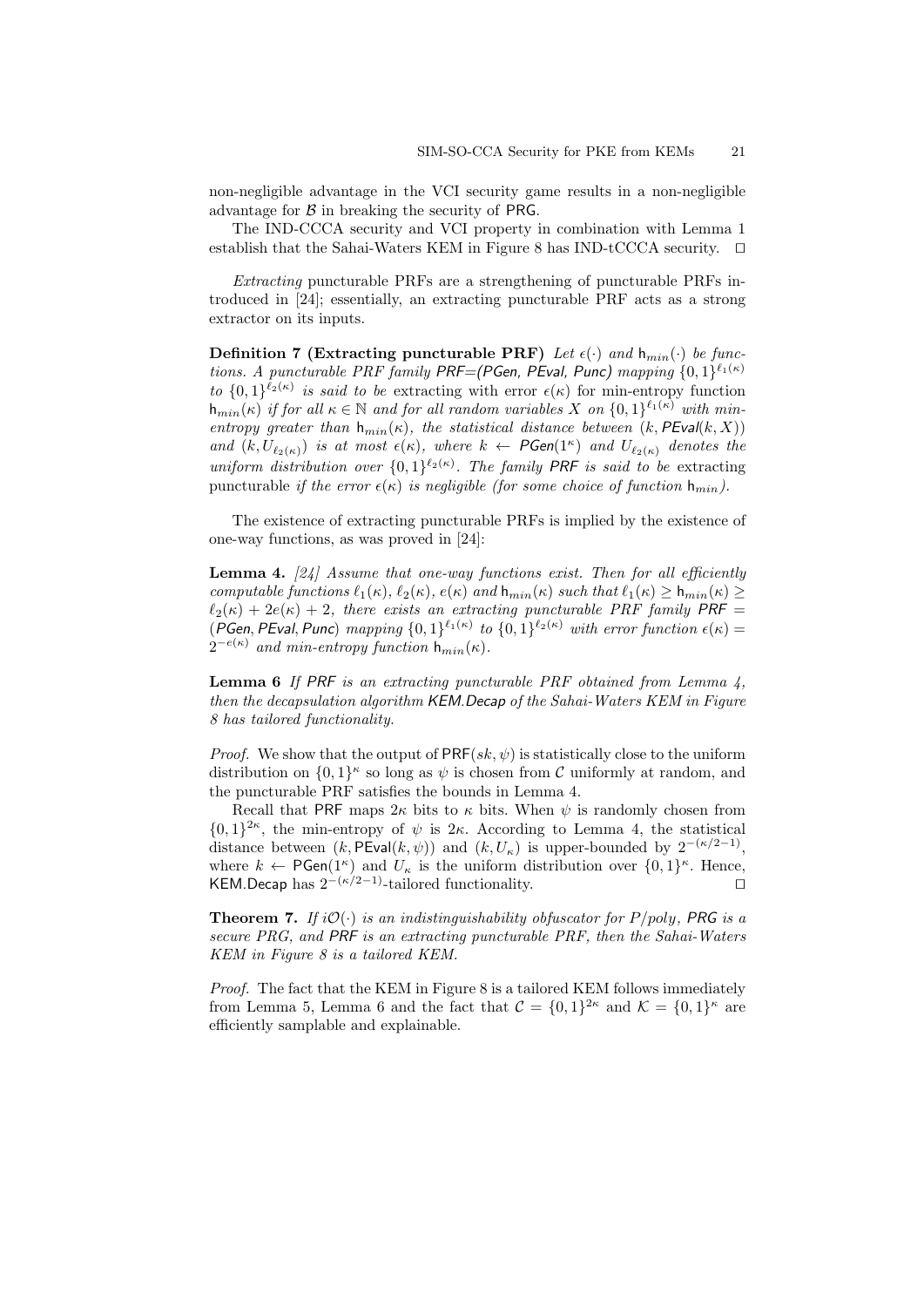The existence of one-way functions implies the existence of PRGs and extracting puncturable PRFs. Hence the existence of one-way functions and  $i\mathcal{O}$ implies the existence of a tailored KEM by the above theorem. Such a tailored KEM can further be used to build a PKE scheme encrypting  $\ell$  bits at a time with the help of an information-theoretically secure  $(\ell + s)$ -XAC (for suitable parameter s), by following the construction in Figure 4; the SIM-SO-CCA security of the PKE scheme follows from Theorem 1. Thus we obtain the following corollary:

Corollary 8 Suppose one-way functions and indistinguishability obfuscation for P/poly exist. Then there exists a PKE scheme with SIM-SO-CCA security.

# Acknowledgements

This work was done while Shengli Liu visited Prof. Kenneth G. Paterson's research group at Royal Holloway, University of London. The first author was supported by the National Natural Science Foundation of China (NSFC Grant No. 61170229 and 61373153), the Specialized Research Fund for the Doctoral Program of Higher Education (Grant No. 20110073110016), and the Scientific innovation projects of Shanghai Education Committee (Grant No. 12ZZ021). The second author was supported by EPSRC Leadership Fellowship EP/H005455/1 and by EPSRC Grant EP/L018543/1.

# References

- 1. Barak, B., Goldreich, O., Impagliazzo, R., Rudich, S., Sahai, A., Vadhan, S.P., Yang, K.: On the (im)possibility of obfuscating programs. In: Kilian, J. (ed.) Advances in Cryptology - CRYPTO 2001, 21st Annual International Cryptology Conference, Santa Barbara, California, USA, August 19-23, 2001, Proceedings. LNCS, vol. 2139, pp. 1–18. Springer (2001), http://dx.doi.org/10.1007/ 3-540-44647-8\_1
- 2. Barak, B., Goldreich, O., Impagliazzo, R., Rudich, S., Sahai, A., Vadhan, S.P., Yang, K.: On the  $(im)$  possibility of obfuscating programs. J. ACM  $59(2)$ , 6 (2012), http://doi.acm.org/10.1145/2160158.2160159
- 3. Bellare, M., Hofheinz, D., Yilek, S.: Possibility and impossibility results for encryption and commitment secure under selective opening. In: Joux, A. (ed.) EU-ROCRYPT 2009. LNCS, vol. 5479, pp. 1–35. Springer (2009)
- 4. Bellare, M., Waters, B., Yilek, S.: Identity-based encryption secure against selective opening attack. In: Ishai, Y. (ed.) Theory of Cryptography - 8th Theory of Cryptography Conference, TCC 2011, Providence, RI, USA, March 28- 30, 2011. Proceedings. LNCS, vol. 6597, pp. 235–252. Springer (2011), http: //dx.doi.org/10.1007/978-3-642-19571-6\_15
- 5. Böhl, F., Hofheinz, D., Kraschewski, D.: On definitions of selective opening security. In: Fischlin, M., Buchmann, J., Manulis, M. (eds.) Public Key Cryptography - PKC 2012 - 15th International Conference on Practice and Theory in Public Key Cryptography, Darmstadt, Germany, May 21-23, 2012. Proceedings. LNCS, vol. 7293, pp. 522–539. Springer (2012), http://dx.doi.org/10.1007/978-3-642-30057-8\_ 31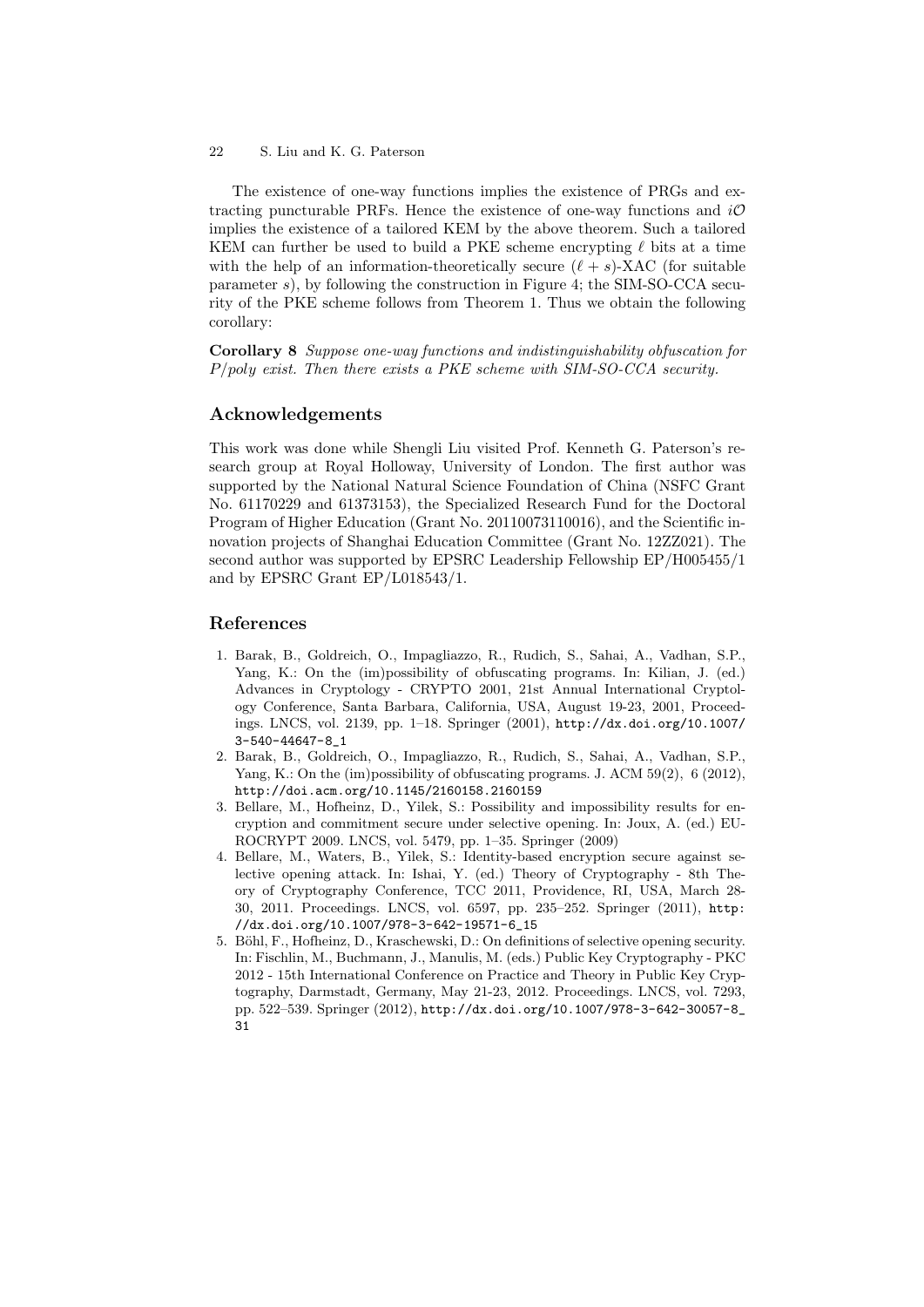- 6. Canetti, R., Dwork, C., Naor, M., Ostrovsky, R.: Deniable encryption. In: Jr., B.S.K. (ed.) Advances in Cryptology - CRYPTO '97, 17th Annual International Cryptology Conference, Santa Barbara, California, USA, August 17-21, 1997, Proceedings. LNCS, vol. 1294, pp. 90–104. Springer (1997), http://dx.doi.org/10. 1007/BFb0052229
- 7. Canetti, R., Feige, U., Goldreich, O., Naor, M.: Adaptively secure multi-party computation. In: Miller, G.L. (ed.) Proceedings of the Twenty-Eighth Annual ACM Symposium on the Theory of Computing, Philadelphia, Pennsylvania, USA, May 22-24, 1996. pp. 639–648. ACM (1996), http://doi.acm.org/10.1145/237814. 238015
- 8. Cramer, R., Shoup, V.: Universal hash proofs and a paradigm for adaptive chosen ciphertext secure public-key encryption. In: Knudsen, L.R. (ed.) EURO-CRYPT 2002. LNCS, vol. 2332, pp. 45–64. Springer (2002)
- 9. Cramer, R., Shoup, V.: Design and analysis of practical public-key encryption schemes secure against adaptive chosen ciphertext attack. SIAM J. Comput. 33(1), 167–226 (Jan 2004), http://dx.doi.org/10.1137/S0097539702403773
- 10. Damgård, I., Nielsen, J.B.: Improved non-committing encryption schemes based on a general complexity assumption. In: Bellare, M. (ed.) Advances in Cryptology - CRYPTO 2000, 20th Annual International Cryptology Conference, Santa Barbara, California, USA, August 20-24, 2000, Proceedings. LNCS, vol. 1880, pp. 432–450. Springer (2000), http://dx.doi.org/10.1007/3-540-44598-6\_27
- 11. Dwork, C., Naor, M., Reingold, O., Stockmeyer, L.J.: Magic functions. J. ACM 50(6), 852–921 (2003), http://doi.acm.org/10.1145/950620.950623
- 12. Fehr, S., Hofheinz, D., Kiltz, E., Wee, H.: Encryption schemes secure against chosen-ciphertext selective opening attacks. In: Gilbert, H. (ed.) Advances in Cryptology - EUROCRYPT 2010, 29th Annual International Conference on the Theory and Applications of Cryptographic Techniques, French Riviera, May 30 - June 3, 2010. Proceedings. LNCS, vol. 6110, pp. 381–402. Springer (2010), http://dx.doi.org/10.1007/978-3-642-13190-5\_20
- 13. Garg, S., Gentry, C., Halevi, S., Raykova, M., Sahai, A., Waters, B.: Candidate indistinguishability obfuscation and functional encryption for all circuits. In: 54th Annual IEEE Symposium on Foundations of Computer Science, FOCS 2013, 26- 29 October, 2013, Berkeley, CA, USA. pp. 40–49. IEEE Computer Society (2013), http://doi.ieeecomputersociety.org/10.1109/FOCS.2013.13
- 14. Hemenway, B., Libert, B., Ostrovsky, R., Vergnaud, D.: Lossy encryption: Constructions from general assumptions and efficient selective opening chosen ciphertext security. In: Lee, D.H., Wang, X. (eds.) ASIACRYPT 2011. LNCS, vol. 7073, pp. 70–88. Springer (2011)
- 15. Hofheinz, D.: All-but-many lossy trapdoor functions. In: Pointcheval, D., Johansson, T. (eds.) EUROCRYPT 2012. LNCS, vol. 7237, pp. 209–227. Springer (2012)
- 16. Hofheinz, D., Kiltz, E.: Secure hybrid encryption from weakened key encapsulation. In: Menezes, A. (ed.) CRYPTO 2007. LNCS, vol. 4622, pp. 553–571. Springer (2007)
- 17. Hofheinz, D., Rupp, A.: Standard versus selective opening security: Separation and equivalence results. In: Lindell, Y. (ed.) Theory of Cryptography - 11th Theory of Cryptography Conference, TCC 2014, San Diego, CA, USA, February 24-26, 2014. Proceedings. Lecture Notes in Computer Science, vol. 8349, pp. 591–615. Springer (2014), http://dx.doi.org/10.1007/978-3-642-54242-8\_25
- 18. Huang, Z., Liu, S., Qin, B.: Sender-equivocable encryption schemes secure against chosen-ciphertext attacks revisited. In: Kurosawa, K., Hanaoka, G. (eds.) Public-Key Cryptography - PKC 2013 - 16th International Conference on Practice and